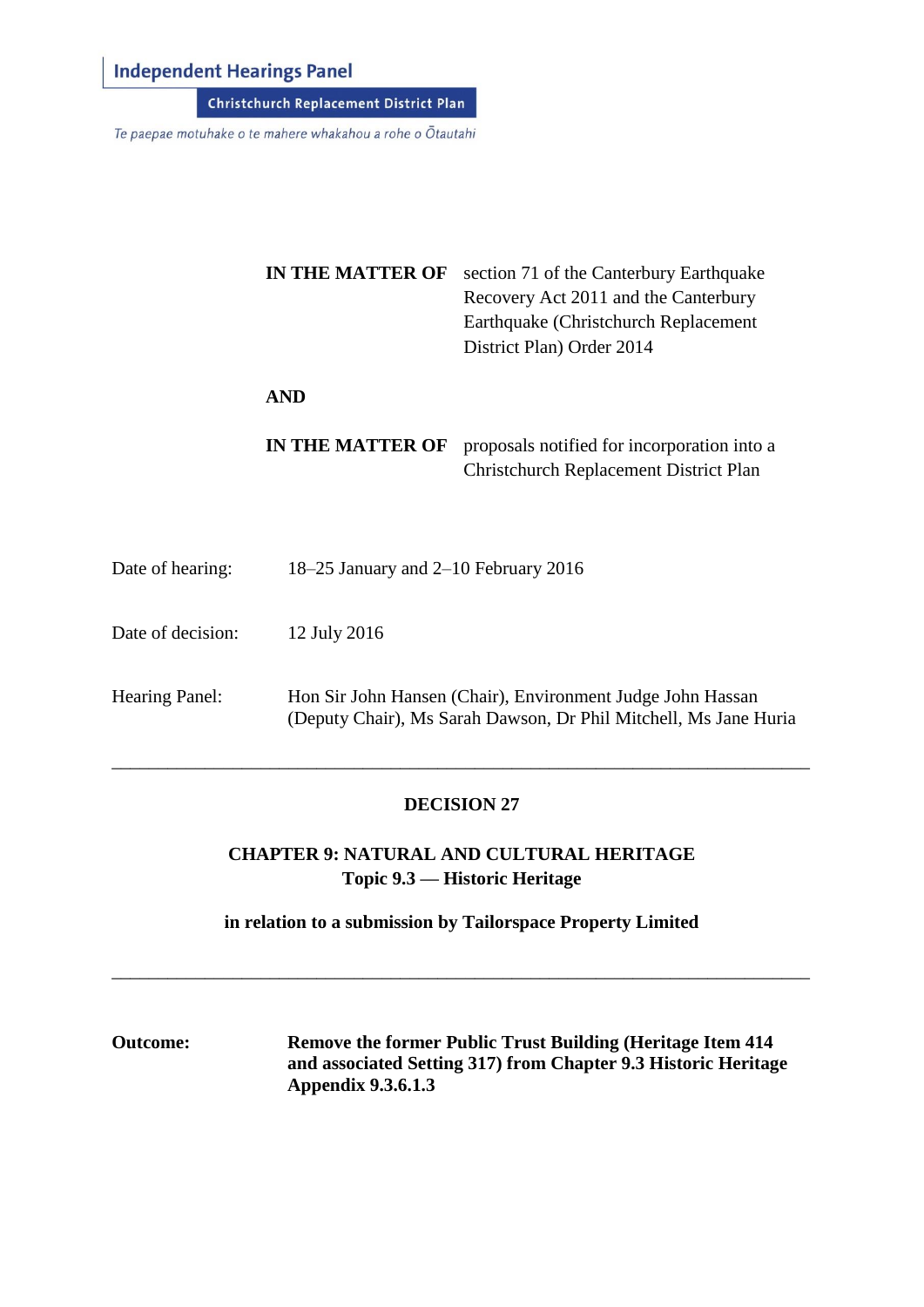# **COUNSEL APPEARANCES**

| Mr M Conway and Mr Z Fargher | Christchurch City Council           |
|------------------------------|-------------------------------------|
| Ms J Appleyard               | <b>Tailorspace Property Limited</b> |

# **TABLE OF CONTENTS**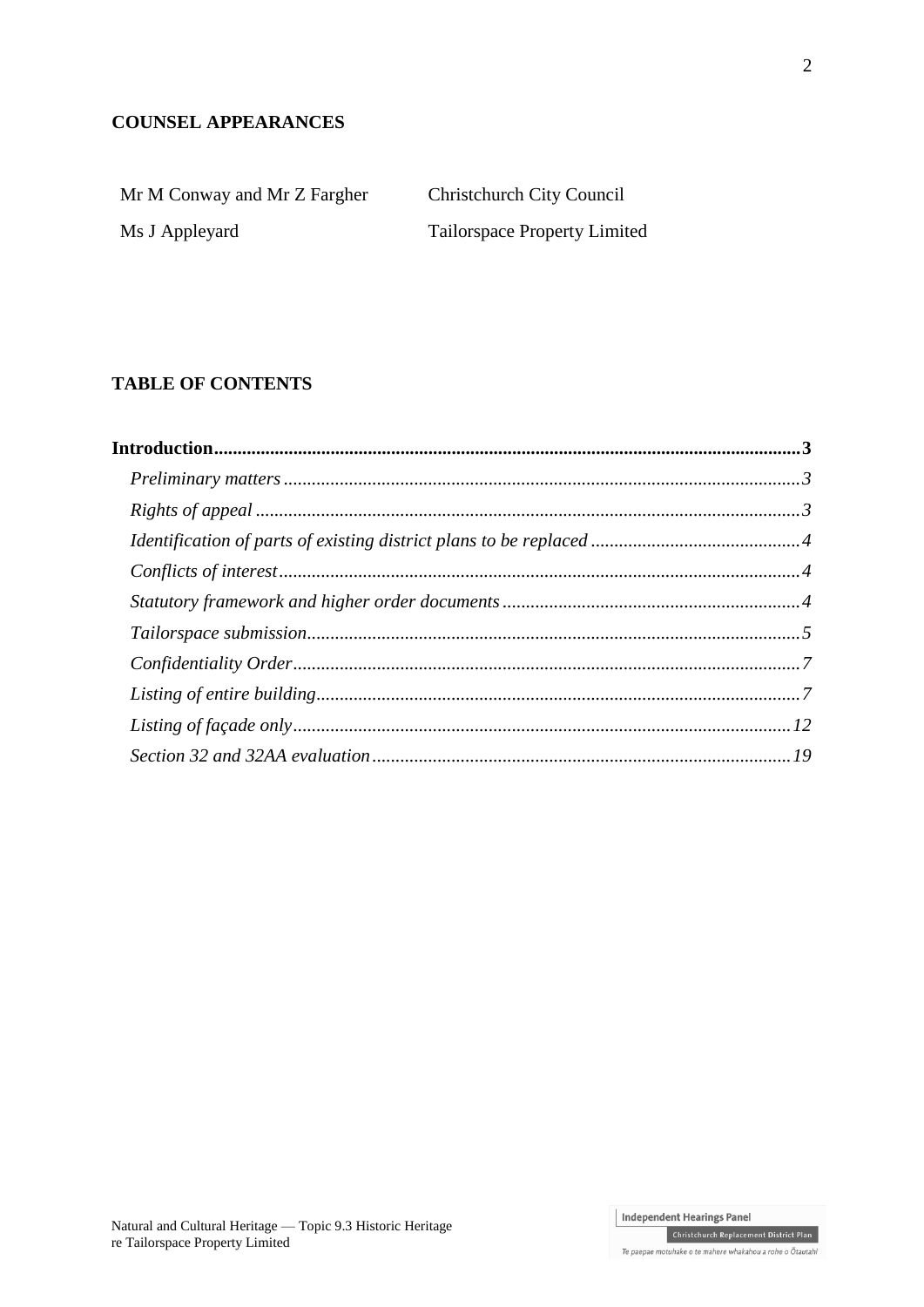#### **INTRODUCTION**

#### **Preliminary matters**

[1] This decision follows our hearing of submissions and evidence on Chapter 9 Natural and Cultural Heritage.

[2] This decision, relating to a single submission filed on the Chapter 9 Natural and Cultural Heritage (Topic 9.3 Historic Heritage) proposal by Tailorspace Property Limited (3718, FS5054) ('Tailorspace'), is released ahead of the full decision on the Chapter 9 Natural and Cultural Heritage (Topic 9.3 Historic Heritage) proposal ('Principal Decision') due to matters of commercial sensitivity. The Christchurch City Council ('the Council/CCC') agrees with Tailorspace that this decision can be released ahead of the full decision provided CCC's closing submissions are considered. We have, of course, considered CCC's closing legal submissions.

[3] In this decision, the phrase 'Notified Version' describes the version notified by the Council and to which, subsequent to consideration of submissions and conferencing, a number of changes were made. This was then ultimately produced in closing by the CCC as a red-line version ('Revised Version').<sup>1</sup>

[4] This decision follows our hearing of submissions and evidence. Further background on the review process, pursuant to the [Canterbury Earthquake \(Christchurch Replacement District](http://www.legislation.govt.nz/regulation/public/2014/0228/latest/DLM6190883.html?search=ts_act%40bill%40regulation%40deemedreg_Canterbury+Earthquake+%28Christchurch+Replacement+District+Plan%29+Order+2014+_resel_25_a&p=1)  [Plan\) Order 2014](http://www.legislation.govt.nz/regulation/public/2014/0228/latest/DLM6190883.html?search=ts_act%40bill%40regulation%40deemedreg_Canterbury+Earthquake+%28Christchurch+Replacement+District+Plan%29+Order+2014+_resel_25_a&p=1) ('the OIC'/'the Order') is set out in the introduction to Decision 1, concerning Strategic Directions and Strategic Outcomes (and relevant definitions) ('Strategic Directions decision'). $<sup>2</sup>$ </sup>

# **Rights of appeal**

<u>.</u>

[5] Under the OIC,<sup>3</sup> any person who made a submission (and/or further submission) on the Notified Version, the Council and the Ministers<sup>4</sup> may appeal our decision to the High Court (within the 20 working day time limit specified in the Order), but only on questions of law (and, for a submitter, only in relation to matters raised in the submission).

<sup>&</sup>lt;sup>1</sup> Closing legal submissions of the Council, 17 June 2016, Appendix B.

<sup>&</sup>lt;sup>2</sup><br>
2 [Strategic Directions and Strategic Outcomes \(and relevant definitions\), 26 February 2015.](http://www.chchplan.ihp.govt.nz/wp-content/uploads/2015/03/Strategic-Directions-and-Strategic-Outcomes-Decision.pdf)<br>
2 Contactivity Platforms Directions Directions Platforms 2014, al. 10.

<sup>&</sup>lt;sup>3</sup><br>[Canterbury Earthquake \(Christchurch Replacement District Plan\) Order 2014, cl 19.](http://www.legislation.govt.nz/regulation/public/2014/0228/latest/DLM6189997.html?search=ts_act%40bill%40regulation%40deemedreg_Canterbury+Earthquake+(Christchurch+Replacement+District+Plan)+Order+2014+_resel_25_a&p=1)<br>The Minister for Contenum: Forthquake Repeater and the Minister for the Environment

The Minister for Canterbury Earthquake Recovery and the Minister for the Environment, acting jointly.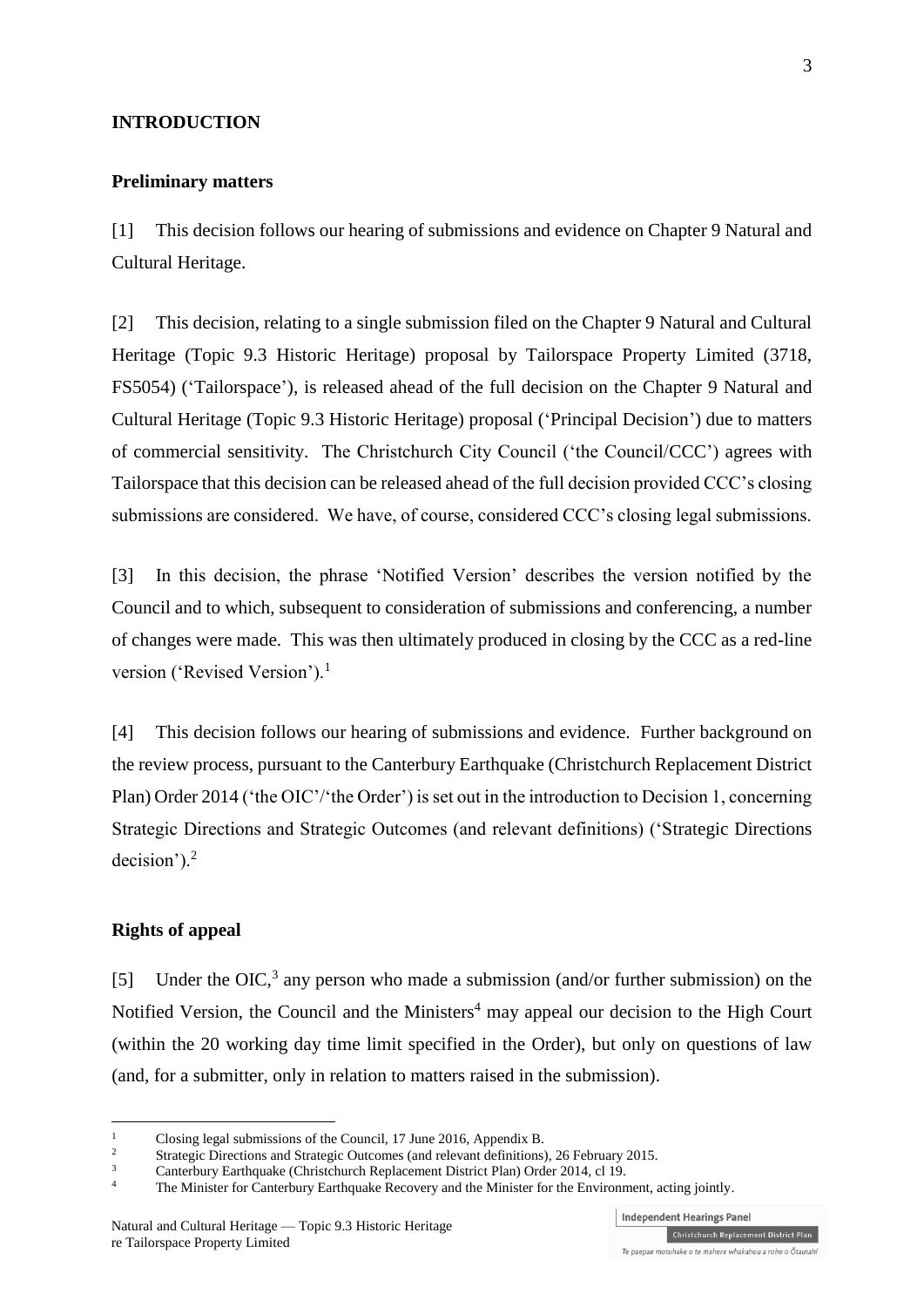#### **Identification of parts of existing district plans to be replaced**

[6] The OIC requires that our decision also identifies the parts of the Existing Plan to be replaced by the Decision Version.<sup>5</sup> For the purposes of this decision, the reference to the former Public Trust Building in the Christchurch District Plan Volume 3 Part 10, Appendix 1 is to be deleted.

# **Conflicts of interest**

[7] We have posted notice of any potential conflicts of interest on the Independent Hearings Panel website.<sup>6</sup> No party raised any issue.

#### **Statutory framework and higher order documents**

[8] The OIC directs that we hold hearings on submissions concerning proposals, and make decisions on those proposals.<sup>7</sup> It sets out what we must and may consider in making that decision.<sup>8</sup> It qualifies how the [Resource Management Act 1991](http://www.legislation.govt.nz/act/public/1991/0069/latest/DLM230265.html) ('RMA') is to apply and modifies some of the RMA's provisions, both as to our decision-making criteria and processes.<sup>9</sup> It directs us to comply with s 23 of the [Canterbury Earthquake Recovery Act 2011](http://www.legislation.govt.nz/act/public/2011/0012/latest/DLM3653522.html) ('CER Act').<sup>10</sup> The OIC also specifies additional matters for our consideration.

[9] Our Strategic Directions decision, which was not appealed, summarised the statutory framework for that decision. As it is materially the same for this decision, we apply the analysis we gave of that framework in that decision as we address various issues in this decision.<sup>11</sup> On the requirements of ss 32 and 32AA RMA, we endorse and adopt [48]–[54] of our Natural Hazards decision.<sup>12</sup>

<u>.</u>

<sup>&</sup>lt;sup>5</sup><br>Known as the Christchurch City District Plan and Banks Peninsula District Plan.<br>The website address is www.chchplan.jhp.govt.pz

The website address is [www.chchplan.ihp.govt.nz.](http://www.chchplan.ihp.govt.nz/)

 $\frac{7}{8}$  OIC, cl [12\(1\).](http://www.legislation.govt.nz/regulation/public/2014/0228/latest/DLM6191312.html?search=ts_act%40bill%40regulation%40deemedreg_Canterbury+Earthquake+(Christchurch+Replacement+District+Plan)+Order+2014+_resel_25_a&p=1)

 $\frac{8}{9}$  OIC[, cl 14\(1\).](http://www.legislation.govt.nz/regulation/public/2014/0228/latest/DLM6190449.html?search=ts_act%40bill%40regulation%40deemedreg_Canterbury+Earthquake+(Christchurch+Replacement+District+Plan)+Order+2014+_resel_25_a&p=1)

 $^{9}$  OIC, [cl 5.](http://www.legislation.govt.nz/regulation/public/2014/0228/latest/DLM6190439.html?search=ts_act%40bill%40regulation%40deemedreg_Canterbury+Earthquake+(Christchurch+Replacement+District+Plan)+Order+2014+_resel_25_a&p=1)

<sup>10</sup> Our decision does not set out the text of various statutory provisions it refers to, as this would significantly lengthen it. However, the electronic version of our decision includes hyperlinks to the New Zealand Legislation website. By clicking the hyperlink, you will be taken to the section referred to on that website. The repeal of the CER Act by the Greater Christchurch Regeneration Act 2016 ('GCRA') does not materially alter that position. That is because s 147 of the GCRA provides that the OIC continues in force. Further, Schedule 1 of the GRCA (setting out transitional, savings and related provisions) specifies, in cl 10, that nothing in that Part affects or limits the application of the Interpretation Act which, in turn, provides that the OIC continues in force under the now-repealed CER Act (s 20) and preserves our related duties (s 17).

<sup>&</sup>lt;sup>11</sup> At [25]–[28] and [40]–[62].

<sup>12</sup> [Natural Hazards \(Part\) \(and relevant definitions and associated planning maps\), 17 July 2015,](http://www.chchplan.ihp.govt.nz/wp-content/uploads/2015/03/Natural-Hazards-Part.pdf) pages 20-21.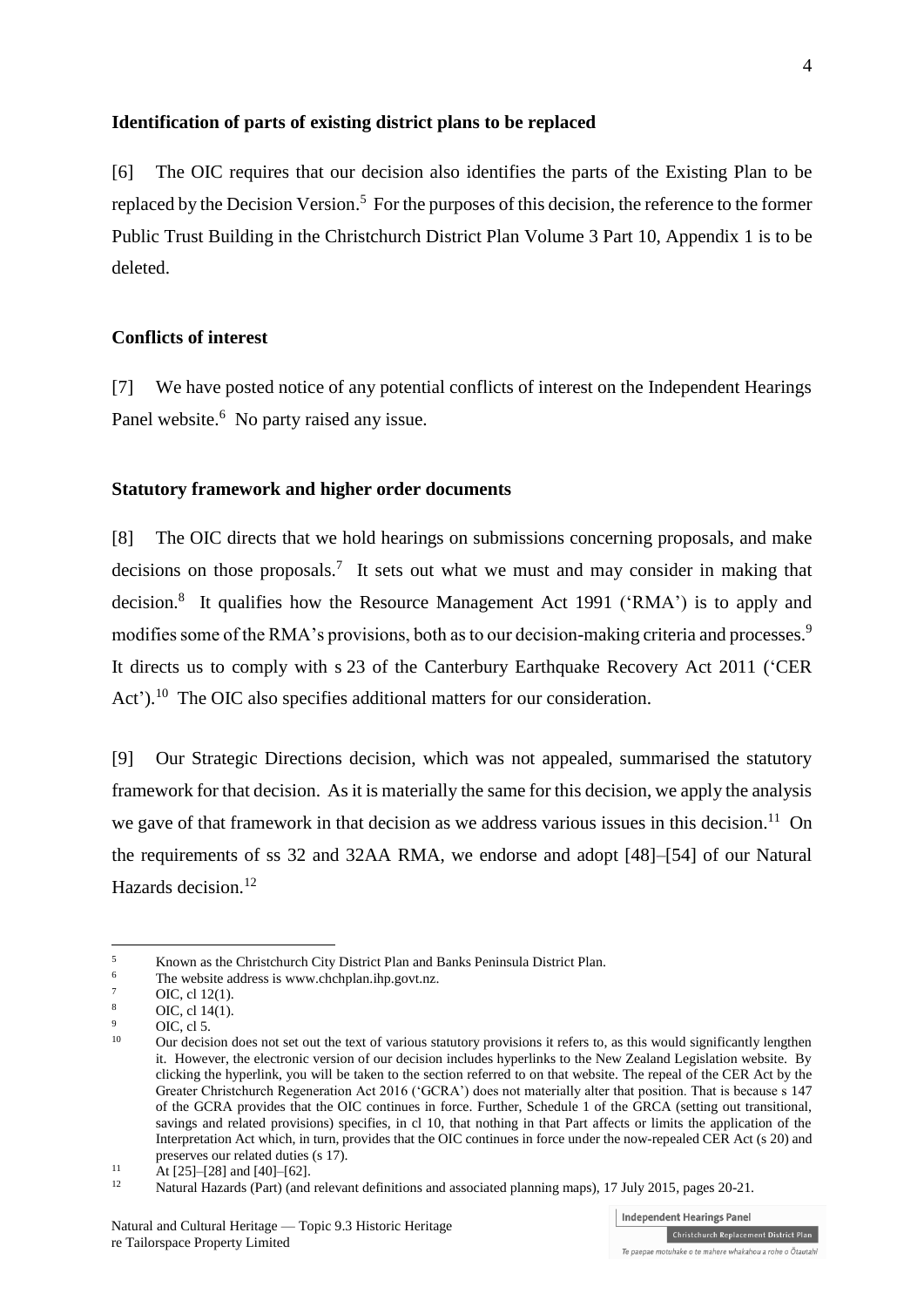#### **Tailorspace submission**

[10] Tailorspace is the owner of the commercial building at 152 Oxford Terrace, formerly known as the Public Trust building. The building and setting is listed in the Notified Version, Appendix 9.3.6.1.3 as a Group 1 'High Significance' item. Demolition of the building is a non-complying activity.

[11] Tailorspace seeks that:

- (a) The building is removed from the list of historic heritage buildings in Appendix 9.3.6.1.3; and/or
- (b) The demolition of the building (and earthquake damaged heritage items more generally) is a controlled activity. If controlled activity status were to be accepted, Tailorspace seeks the removal of the 'heritage setting' overlay on planning maps, so that the matters for control are limited to the loss of the building; and/or
- (c) The demolition of the building is a restricted discretionary activity, with the assessment matters being limited to factors relevant to the demolition of the building and the extent of earthquake damage.

[12] Tailorspace also made a number of drafting suggestions to objectives and policies to address recovery, the extent of earthquake damage and engineering and financial costs associated with repair and maintenance of heritage buildings. This decision leaves determination of those matters aside.

[13] Following the hearing, the Panel took the unusual step of issuing a Minute recording its observations based on the tested evidence (the Minute).<sup>13</sup> This was in response to an acknowledgement from Mr Matheson, Team Leader District Plan (Strategy and Planning), that this would assist parties to go away and draft the provisions in light of that indication. We recorded that those observations were by their nature preliminary, particularly in light of the fact we had not heard closing legal submissions. In relation to the Public Trust building we concluded on the tested evidence that:

1

<sup>13</sup> Hearing Panel Minute Regarding Topics 9.1-9.5, 22 February 2016

**Independent Hearings Panel** Christchurch Replacement District Plan Te paepae motuhake o te mahere whakahou a rohe o Ōtautahi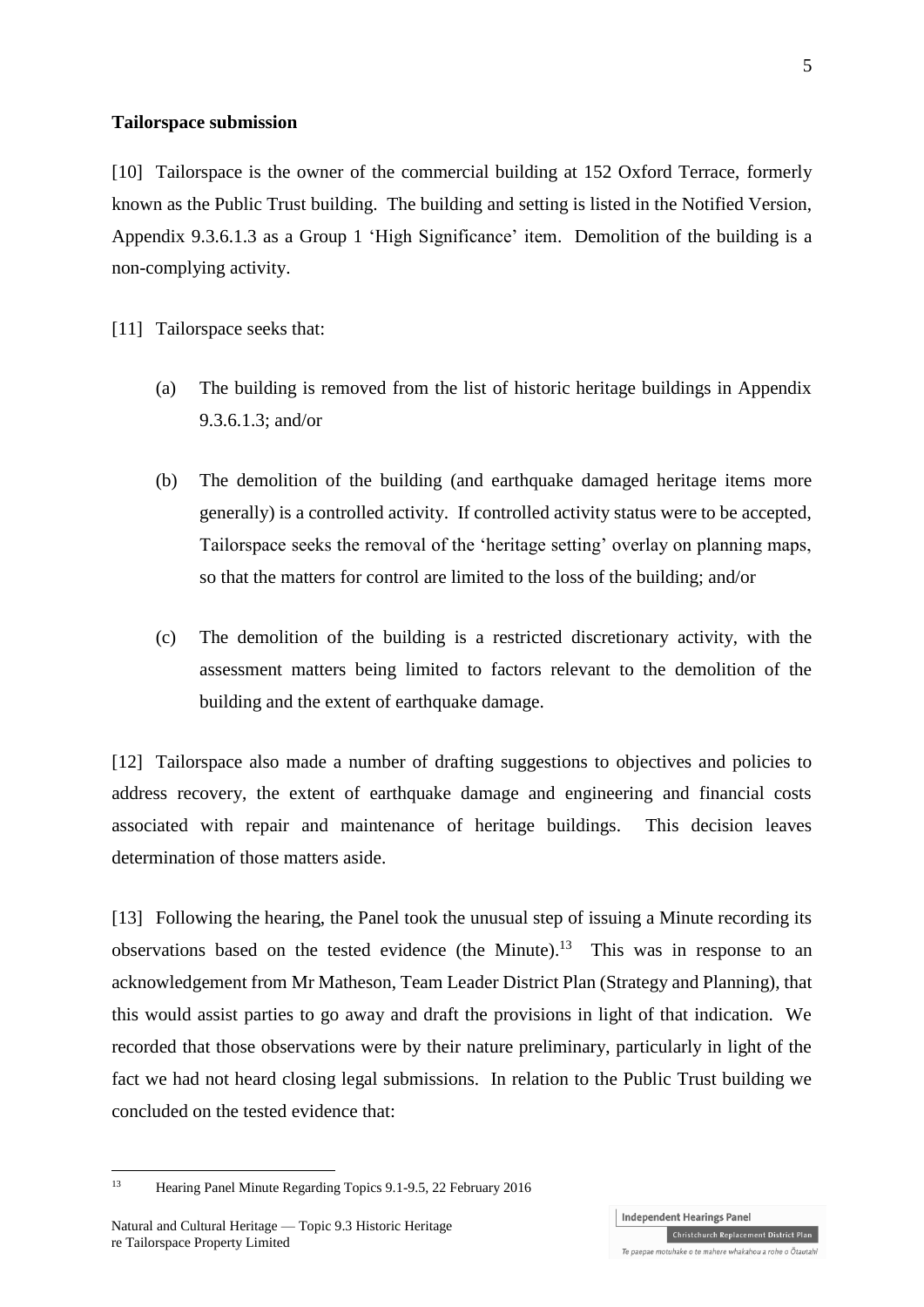The Panel's preliminary view on the evidence is that the proposed listing for the Public Trust building should be uplifted in its entirety.

[14] Throughout the hearing, the position of the Council regarding the listing of the building was not clear. Council witnesses Mr Andrew Marriott, a structural engineer, and Ms Jackie Gillies, a conservation architect,  $14$  accepted that the listing of the whole building was not justified in light of the extent of earthquake damage and engineering considerations.<sup>15</sup> Ms Jennifer May, an architectural historian, <sup>16</sup> and Ms Caroline Rachlin, the Council's planning witness, maintained the view that the heritage significance of the building justified its listing.<sup>17</sup> The Council's final position, confirmed in closing legal submissions, was that the façade should be listed, and that demolition of the façade should be a restricted discretionary activity. The Council maintained the position that recognition of the heritage setting should remain in place.

[15] In closing submissions Tailorspace opposed the listing of the façade on the basis that repair and retention of the façade was uneconomic and that such repairs would diminish any remaining heritage fabric to the extent listing was not appropriate. Tailorspace also sought an amendment to Policy 9.3.2.8 to include reference to whether demolition of the heritage item would enable and facilitate recovery from the impact of the Christchurch earthquakes. As noted, we leave aside matters relating to the final drafting of the provisions, until our Principal Decision.

[16] Following the filing of closing submissions, the Hearings Panel received a confidential memorandum from counsel for Tailorspace requesting that the Hearings Panel issue an early decision on the discrete matter of the listing of the building, in particular its façade.<sup>18</sup> The reasons for confidentiality are set out in the memorandum. Tailorspace invited the Hearings Panel to consider whether or not the closing submissions from the Council have altered the Hearings Panel's preliminary view on the tested evidence that the building including the façade should not be listed.

**Independent Hearings Panel** Christchurch Replacement District Plan

 $14$ <sup>14</sup> Ms Gillies holds a BA in Architecture, a BArch and RIBA Part 3 from Liverpool University, and a Masters in Conservation Studies (Historic Buildings) from York University, both in the United Kingdom. She has 35 years' experience in architecture. Ms Gillies is a Registered Architect with the New Zealand Registered Architects' Board and a Fellow of the New Zealand Institute of Architects. Ms Gillies is a member of ICOMOS New Zealand.

<sup>&</sup>lt;sup>15</sup> Transcript, 1035, lines 6-14.<br> $\frac{16}{16}$  Me May holds a PA and a

<sup>16</sup> Ms May holds a BA and a BA (Hons First Class) from the University of Canterbury with a major in architectural history.

<sup>17</sup> Transcript, page 785, lines 34-38 (May); and Transcript, page 975, lines 8-14 (Rachlin).

Memorandum of Counsel on behalf of Tailorspace Property Limited, 20 June 2016.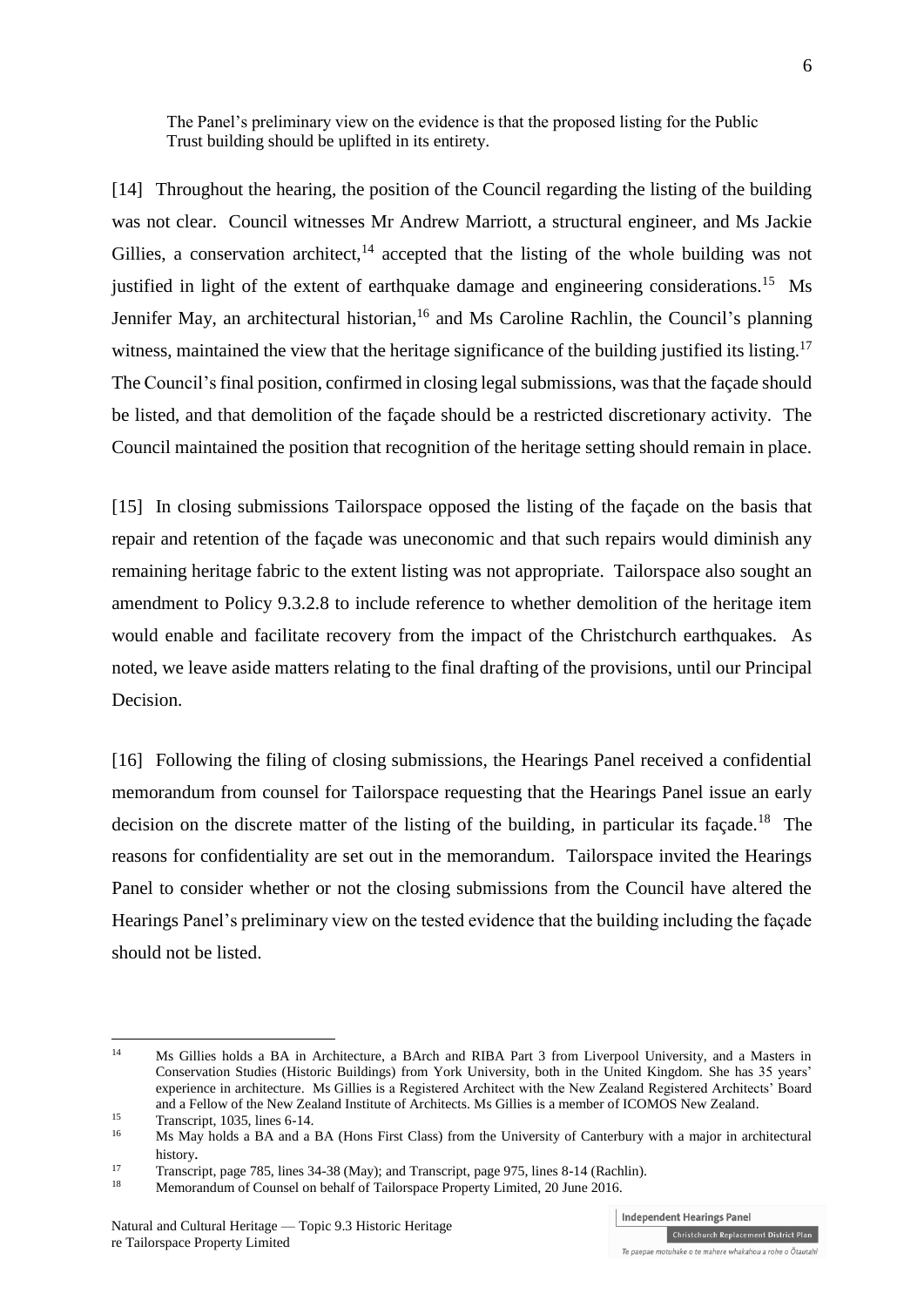[17] The Council did not oppose the request for confidentiality or priority, but submitted that in order to make a determination on the issue of listing of the façade the Hearings Panel would need to specifically consider the appropriateness of the listing of the façade (rather than the whole building) in the context of the policy and rule framework that had been substantially amended since the Hearings Panel issued its Minute, in response to mediation that followed.<sup>19</sup> The Council further submitted that a decision on the appropriateness of the scheduling of the façade will necessitate the Panel being in a position where it has considered the submissions of various submitters on the approach and wording of those provisions, including the Council's closing submissions on those matters at parts 4 to 7 in particular.

#### **Confidentiality Order**

[18] Pursuant to OIC, Schedule 3, cl 12(1)(b) and (2)(b), the Hearings Panel may make an order to prohibit or restrict the publication or communication of any information supplied to the Hearings Panel, in the course of the proceedings, on the basis that it is necessary to avoid unreasonable prejudice to the commercial position of the person supplying, or is subject of, the information. Before making an order, cl 12(3) requires that we are satisfied that in the circumstances of the particular case, the importance of avoiding prejudice outweighs the public interest in making that information available. Having considered the confidential memorandum and the Council's consent to its confidentiality, we are satisfied that the contents if made available, would unreasonably prejudice the commercial position of Tailorspace. We find the public interest in this matters is confined to the priority given to the Tailorspace, rather than the commercial information that is being requested to be protected. We are satisfied that in the circumstances outlined in the confidential memorandum that the importance of avoiding prejudice outweighs the public interest in making that information available. Accordingly we direct that the information contained in the confidential memorandum is to remain confidential until further Order of the Chair or Deputy Chair.

### **Listing of entire building**

[19] We have determined on the evidence that the listing of the building, including the façade, as a Group 1 heritage building and setting, is not appropriate in the context of an evaluation

 $19$ Memorandum on behalf of the Christchurch City Council — Response to confidential memorandum of counsel for Tailorspace Property Limited, 20 June 2016.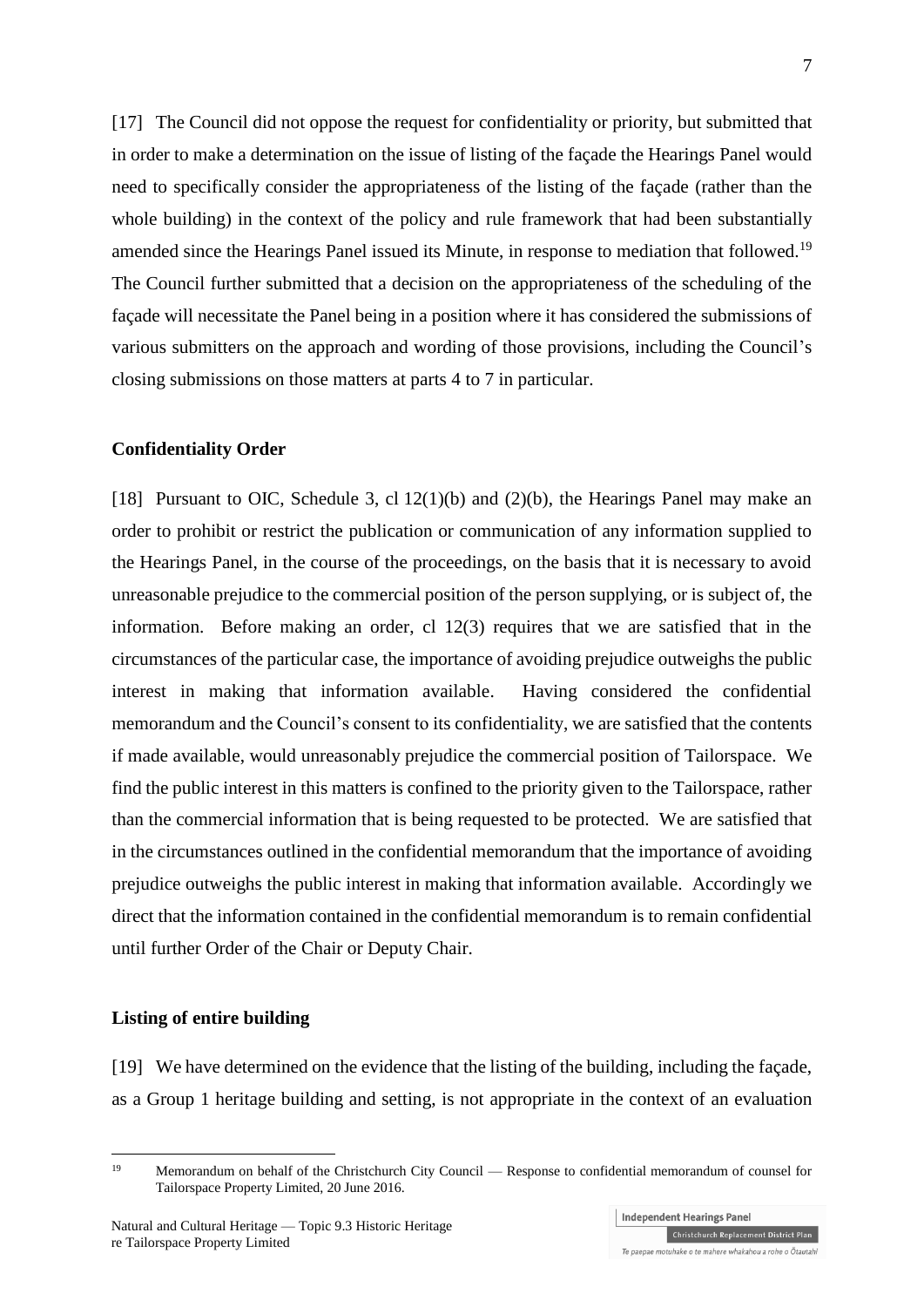under s 32 of the RMA and the Higher Order Documents. We have considered the listing in the context of both the Notified Version and the Revised Version (as submitted in closing) of the pCRDP. We have not found it necessary to make a determination on the final wording of the objective, policies and rules in Chapter 9.3 before reaching that view, given our clear findings on the evidence before us. We will consider the provisions in more detail in our Principal Decision, including the remaining submission points raised by Tailorspace.

#### *Heritage significance of the building*

[20] It is not disputed that the former Public Trust building is of significant heritage value, both in terms of architectural heritage and social and cultural importance.<sup>20</sup> It is recognised in the Existing District Plan as a 'Group 3' listing<sup>21</sup> and in the 1981 registration as a Category II classified building under the Historic Places Act  $1993$ <sup>22</sup> The building was not afforded the highest level of protection prior to the earthquakes. Protection of the building was seen as important "where this can be reasonably achieved".

[21] The building was opened in May 1925. It was designed by leading inter-war architect Cecil Wood, as commissioned for the Canterbury Branch of the Public Trust, an agency initially established in 1876 as associated with the colony's financial and banking sector. The Public Trust vacated the building in 1987. The building underwent a substantial renovation including earthquake strengthening in 2009. Some heritage items were lost during that renovation. Most of the building (excluding the ground floor) was tenanted prior to the earthquakes.

[22] In the Notified Version the status of the building and setting was elevated to Group 1 'High Significance'. Demolition was a non-complying activity. In cross-examination it was revealed that the status of the building in the Notified Version was based on the recommendation of a Council Senior Heritage Planner, Ms Amanda Ohs,<sup>23</sup> who had overall

1

<sup>&</sup>lt;sup>20</sup> Evidence in chief of Matt Bonis on behalf of Tailorspace at 12 and 32.<br>
"Crown 2 listed betters it was include buildings alonge and objects white

<sup>21</sup> "Group 3 listed heritage items include buildings, places and objects which are of regional or metropolitan significance, the protection of which is seen as important where this can reasonably be achieved" — Christchurch District Plan, 3–10.1.1 Statement.

<sup>&</sup>lt;sup>22</sup> Heritage New Zealand Register. List number 3128. Category 1 historic places are of special or outstanding historical or cultural significance or value, Category 2 historic places are of historical or cultural significance or value. Section 65(4) Heritage New Zealand Pouhere Taonga Act 2014.

<sup>&</sup>lt;sup>23</sup> Ms Ohs holds a BA with First Class Honours majoring in Art History from the University of Canterbury, and a Post Graduate Diploma in Cultural Heritage Management from Deakin University, Melbourne. Ms Ohs has 15 years' experience in heritage conservation management and research. She is a member of ICOMOS New Zealand, and DOCOMOMO New Zealand.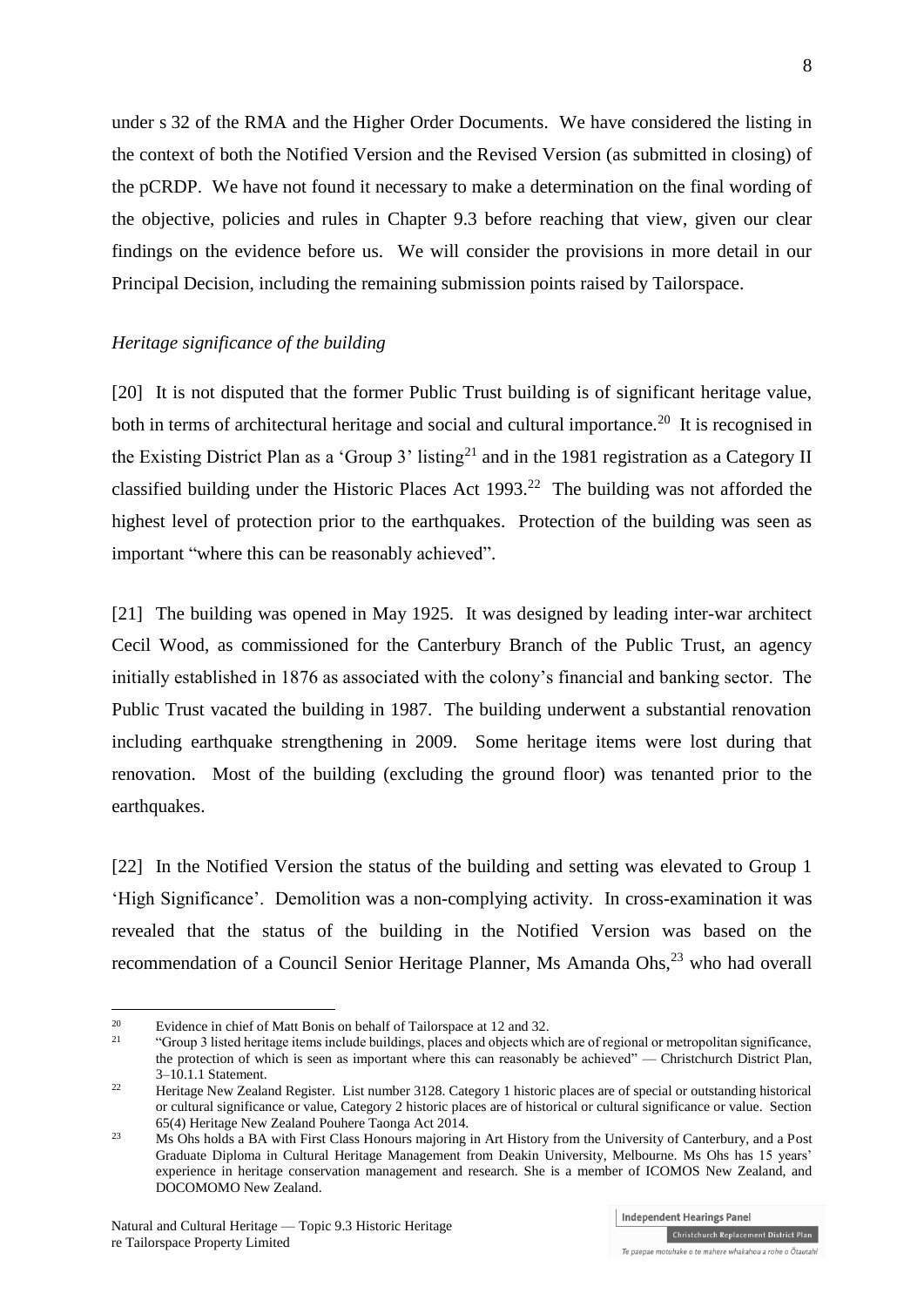responsibility for recommending the items for listing. Ms Ohs was not the author of the Statement of Significance. The author was not known. It is clear, however, that Ms Ohs did not consider the structural integrity of the building when making her recommendation, beyond the fact it was "still standing", following the earthquakes.<sup>24</sup> At the time of notifying the pCRDP, the Council had not undertaken its own engineering assessment of the building following the earthquakes, did not request that information from Tailorspace, nor did it consider the costs of retaining the building, notwithstanding that CCC held a copy of the engineering report.<sup>25</sup> Further, the Council's s 32 evaluation prepared for the Notified Version (original s 32 Report) did not address the individual building beyond the inclusion of a 'Statement of Significance' in Appendix 8.3 to that report. We addressed the inadequacies of the original s 32 Report in our Minute.<sup>26</sup>

# *Damage caused by earthquakes*

[23] The building suffered significant and widespread damage in the Canterbury earthquakes of 2010 and 2011. Tailorspace's structural engineer, Mr Oldfield, gave evidence in relation to the extent of damage. He co-authored the building's 'Building Condition Risk Assessment Report', prepared in November 2014, which assessed the condition of the building and addressed mitigation measures that were required to address the risk to public safety of the building in its post-earthquake condition.<sup>27</sup> His evidence was:<sup>28</sup>

- 12.1 The building has been severely damaged by the Canterbury earthquake sequence. The damage includes extensive cracking to the masonry infill panels and concrete shear wall elements, shearing of spandrel beams and one column, cracking of the concrete diaphragm slabs, basement leaking, differential settlement of the North East section of the building and loss of water tightness.
- 12.2 The building is earthquake prone (in that it is less than 33% National Building Standard (*NBS*) and likely to collapse and / or partially collapse in a moderate earthquake). In fact the building has been assessed as being as low as 8% NBS (as associated with the longitudinal concrete shear walls).
- 12.3 The building is considered a dangerous building in that partial collapse / parts of the building can become dislodged and fall outside of a seismic event causing death and / or injury or damage to adjacent property.

1

**Independent Hearings Panel** 

<sup>&</sup>lt;sup>24</sup> Transcript, page 816, lines  $44-45$ .

 $\frac{25}{26}$  Transcript, pages 961–963.

<sup>&</sup>lt;sup>26</sup> Minute 22 February 2016 at [13]-[19].

<sup>27</sup> Evidence in chief of Craig Oldfield on behalf of Tailorspace, Attachment A, 'Building Condition Risk Assessment, 152 Oxford Terrace', AECOM New Zealand Limited, 25 November 2014. Mr Oldfield also co-authored reports 152 Oxford Terrace Building Assessment – latest revision 1, issued on 16 December 2014, (Attachment B) and 152 Oxford Terrace – Façade Retention Investigation, (Attachment C).

<sup>&</sup>lt;sup>28</sup> Evidence in chief of Mr Oldfield.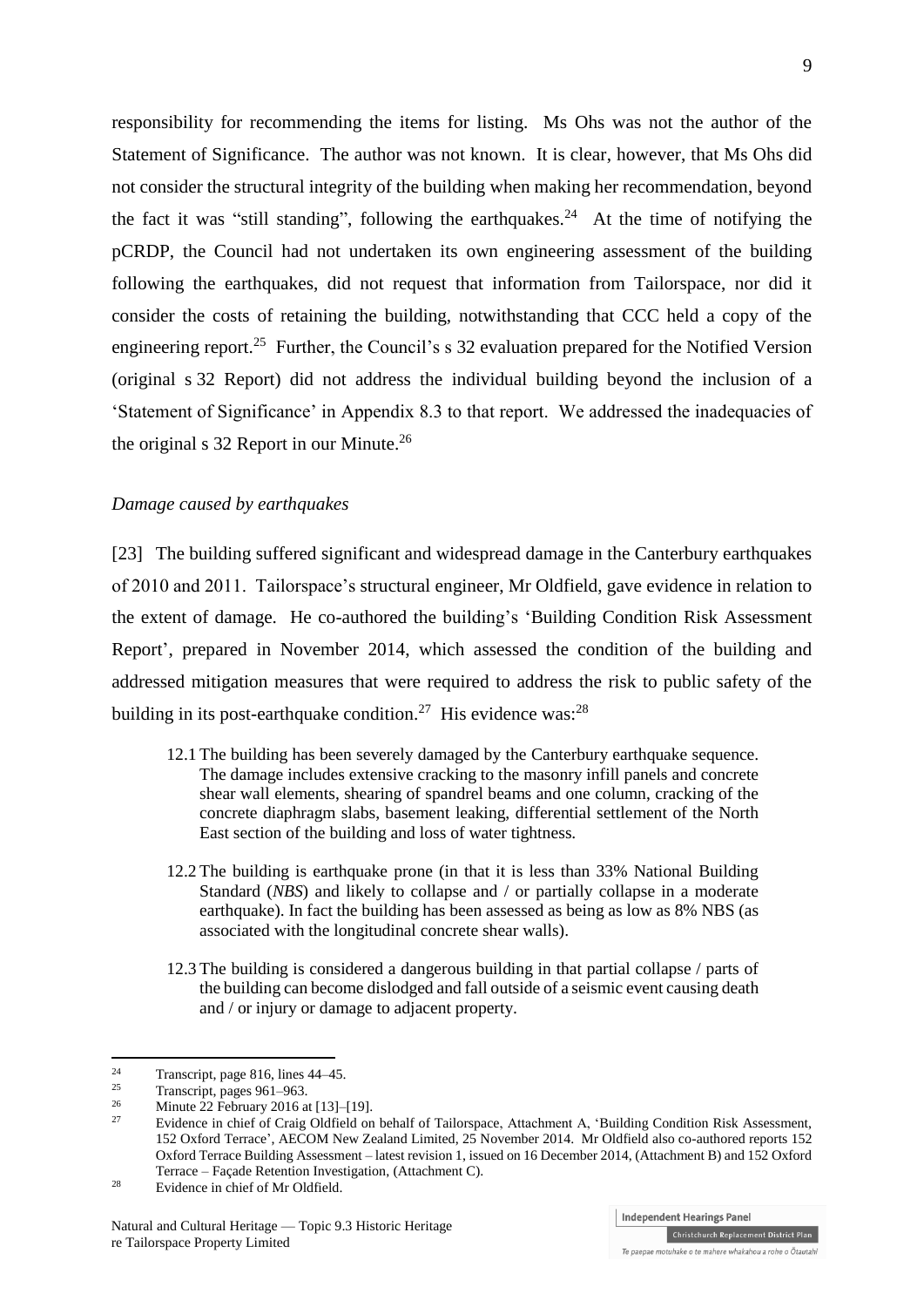- [24] Mr Oldfield explained that building's western façade is also significantly damaged:
	- 26.1 Brickwork on front façade is severely damaged and I have recommended it be entirely removed and replaced;
	- 26.2 Concrete columns show cracking, which is likely to be repairable;
	- 26.3 Concrete beams have been severely damaged on all levels, with signs of complete or partial shear failures. The RC beams (which have suffered significant damage) act as both window lintels and transfer beams for the main floor slab these beams are visible as the decorative panels on the exterior frontage and require replacement;
	- 26.4 Decorative external panels could be reinstated to match existing;
	- 26.5 It may be prudent to partially deconstruct entire façade and remove the coat or arms and decorative wing columns to protect them from damage during demolition; and
	- 26.6 Removal of infill brickwork and lintel beams would require significant propping for the remaining façade. The repair solutions are compatible with the proposed 34%, 67% and 100% NBS retrofit options. The brick infills would be replaced by lightweight alternatives.

[25] Two applications had been made by Tailorspace for a demolition order under s 38 of the CER Act, but these were declined. We understand the decision on the first application was said to be finely balanced and was declined due to insufficient information. The second application was declined in part to due to heritage values, which the decision maker considered the proper place to test the need for demolition was through RMA processes.<sup>29</sup> Mr Oldfield accepted that the façade was repairable from an engineering perspective, however he was not able to comment on the heritage significance of the façade following the extensive repairs.<sup>30</sup>

[26] The evidence of Mr Marriott, the Council's structural engineer, was:<sup>31</sup>

I agree that the existing structure with the exception of the street façade are damaged to a point where the heritage fabric would almost all be lost if the building was to be repaired. I therefore agree that demolishing and rebuilding the rear of the building (but not the façade) is an appropriate engineering solution.

[27] Ms Jenny May, the Council's independent architectural historian, who accepted the extent of earthquake damage, summarised the issue: $32$ 

The question then arises, in terms of effects on heritage values, as to how this can be instated without destroying the level of integrity and authenticity in the building that

<u>.</u>

**Independent Hearings Panel** 

<sup>&</sup>lt;sup>29</sup> Evidence in chief of Glenn Taylor on behalf of Tailorspace at 32-36.

 $30$  Evidence in chief of Mr Oldfield at 34.

<sup>&</sup>lt;sup>31</sup> Rebuttal evidence of Andrew Marriott on behalf of the Council at 3.2.<br> $R_{\text{c}}$ 

Evidence in chief of Jennifer May on behalf of the Council at 12.5.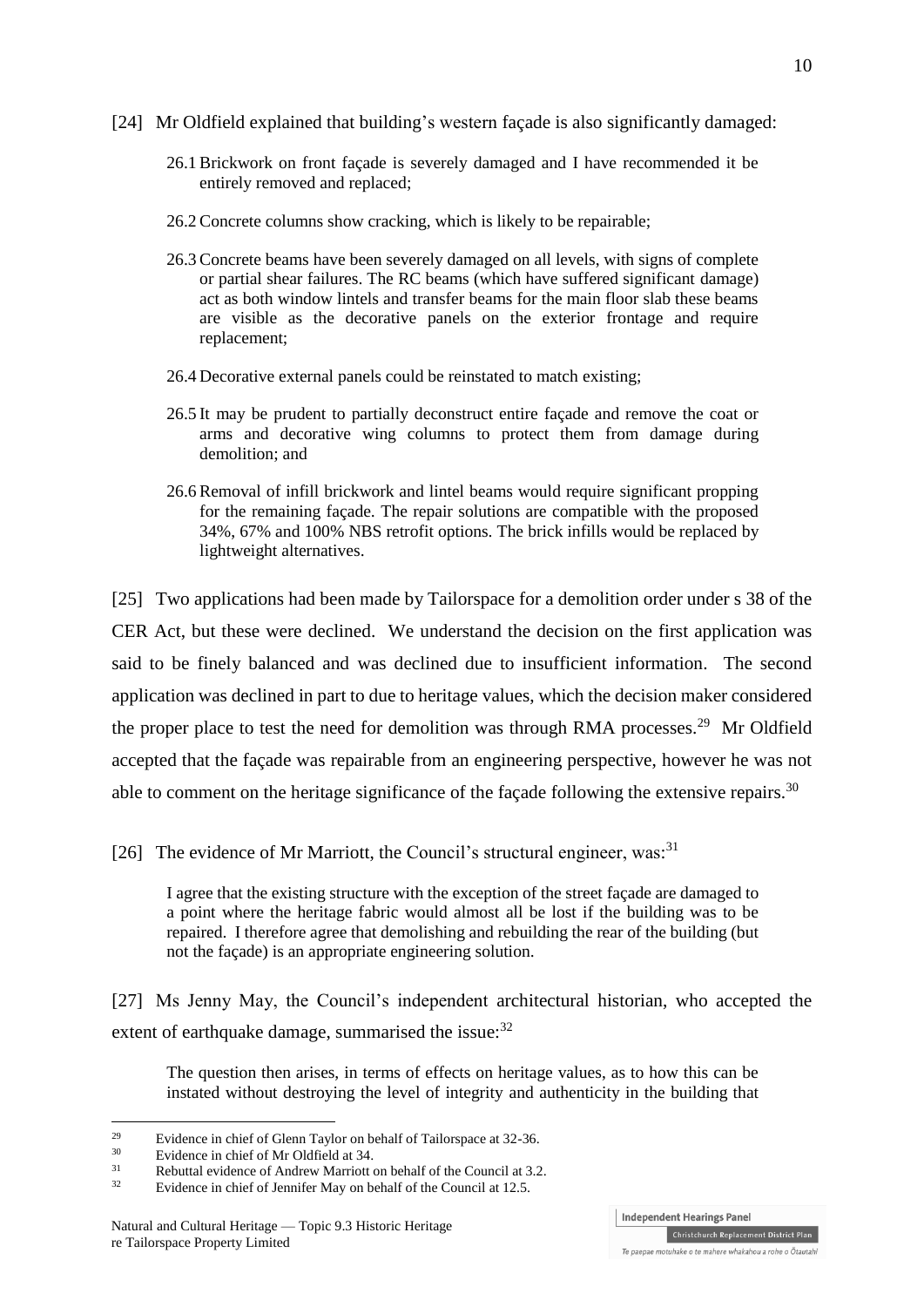would bring its heritage values below the thresholds for continued inclusion in the [proposed Replacement District Plan] list of heritage items.

[28] We would add, "and whether it is financially viable to do so".

### *Costs of repair*

[29] Mr Keeley Pomeroy, a quantity surveyor who gave evidence for Tailorspace, calculated the costs of the repair of the building to 34 per cent of the required New Building Standard (NBS) to be \$17.31 million; to 67 per cent, \$18.030 million; and to 100 per cent, \$19.7 million.<sup>33</sup> Mr Pomeroy also calculated the comparative 'high level' costs of constructing a modern equivalent building to be \$16.020 million and a heritage replica building to be \$19 million.<sup>34</sup> Mr Craig Armitage, an expert in commercial property finance, relying on Mr Pomeroy's figures, undertook a calculation on a 'gross realisation basis', which took into account land value, holding costs and profit and risk outlay. Mr Armitage's figures were for 67 per cent NBS, \$26.225 million; and repairs to 100 per cent, at \$28.35 million. On that basis Mr Armitage concluded that repairing the building to either 34, 67 or 100 per cent of NBS is uneconomic because it incurs a total cost which is greater than the consequential estimated market value of the building. Mr Armitage's evidence was not challenged by the Council.

[30] Mr Scott Ansley, a registered valuer appearing for Tailorspace, confirmed Mr Armitage's view that repairing the building was uneconomic. He also noted that even a new building on the site would likely be uneconomic, however, a development that incorporated additional sites owned by Tailorspace, along with possible amalgamation with other bare land within the block bounded by Oxford Terrace, Worcester Street and Hereford Street, would enable economies of scale and a more leasable proposition in the current market conditions. The Council's valuation expert, Mr William Blake, did not disagree with Mr Ansley's evidence. He confirmed that heritage listing would have at best a neutral effect on property values, but most likely a negative impact.<sup>35</sup>

<u>.</u>

**Independent Hearings Panel** 

<sup>&</sup>lt;sup>33</sup> Excluding GST, 'soft strip costs', asbestos removal and other costs. Evidence in chief of Keeley Pomeroy on behalf of Tailorspace at 10.

<sup>&</sup>lt;sup>34</sup><br>Excluding GST, deep piling and other costs. Evidence in chief of Keeley Pomeroy at 14.

Evidence in chief of William Blake on behalf of the Council, 2 December 2015.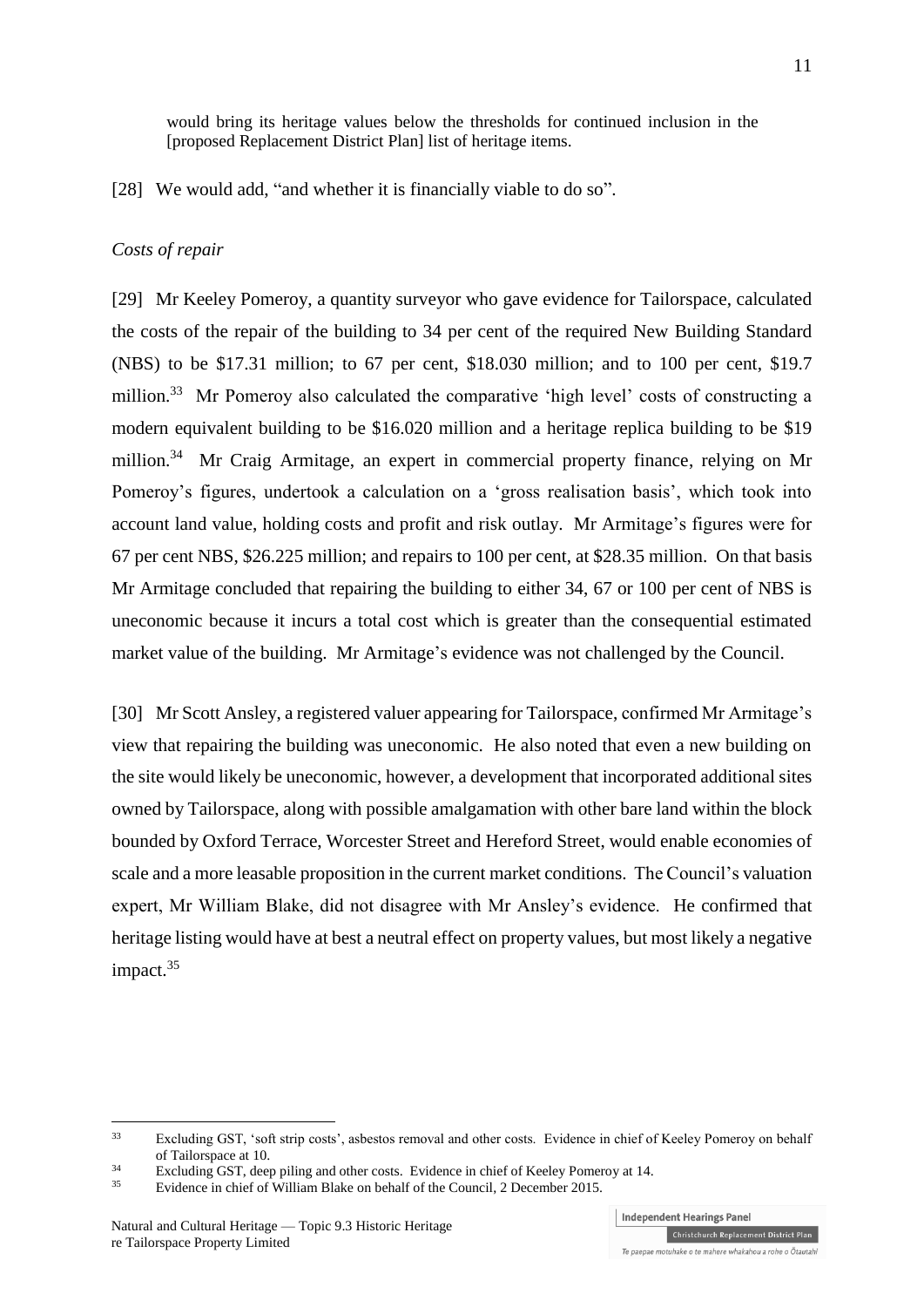#### *Conclusion regarding listing of whole building*

[31] We confirm our preliminary findings that the listing of the entire building is not supported by the tested and accepted evidence. We find that the repairs that would be necessary to reinstate the building would diminish the heritage values to such an extent that made delisting inevitable. We also find on the evidence that the required repairs to bring the building to 34, 67 or 100 per cent of NBS would be uneconomic.<sup>36</sup> We find that the inclusion of the building and setting as a Group 1 'High Significance' item in the Notified Version failed to consider the integrity of the building post-earthquake, the required repairs to reinstate the building, and the costs of doing so.

[32] Ms Rachlin emphasised that the preparation of the pCRDP had been done under a short timeframe and that she had, since notification, considered submissions, submitter evidence and the outcome of mediation, and taken into account the engineering and costing aspects for each building. We find it difficult to reconcile that view with her evidence that, notwithstanding the uncontested engineering and financial factors, listing of the building was appropriate. We find that view was not supported by the weight of the Council's own technical evidence, let alone an evaluation under s 32 or in terms of the Higher Order Documents. We reject Ms Rachlin's evidence and confirm our preliminary view that the building should not be listed.

# **Listing of façade only**

<u>.</u>

[33] Notwithstanding our preliminary findings, the Council's position in closing was that the façade and setting should still be listed, but as a Group 2 heritage item, with demolition being categorised as a 'restricted discretionary activity'. The Council relies on "expert heritage evidence" that the west facade of the building warrants scheduling.<sup>37</sup> The Council produced an updated Statement of Significance (updated Statement), the author of which is unknown, dated 13 April 2016, which was provided to the Panel on 20 April 2016.

[34] Following our Minute, and further mediation, the Council significantly modified the Revised Version of Chapter 9.3. Revised Policy 9.3.2.1 sets out how buildings are to be assessed for listing. In response to the concerns expressed in our Minute, the Council has accepted that the criteria for listing a heritage building ought to also include engineering and

<sup>&</sup>lt;sup>36</sup>  $\frac{36}{}$  'Uneconomic' is used in its plain and ordinary sense.

<sup>37</sup> Closing submissions for the Council — 9.3 Historic Heritage, 17 June 2015, at 6.67.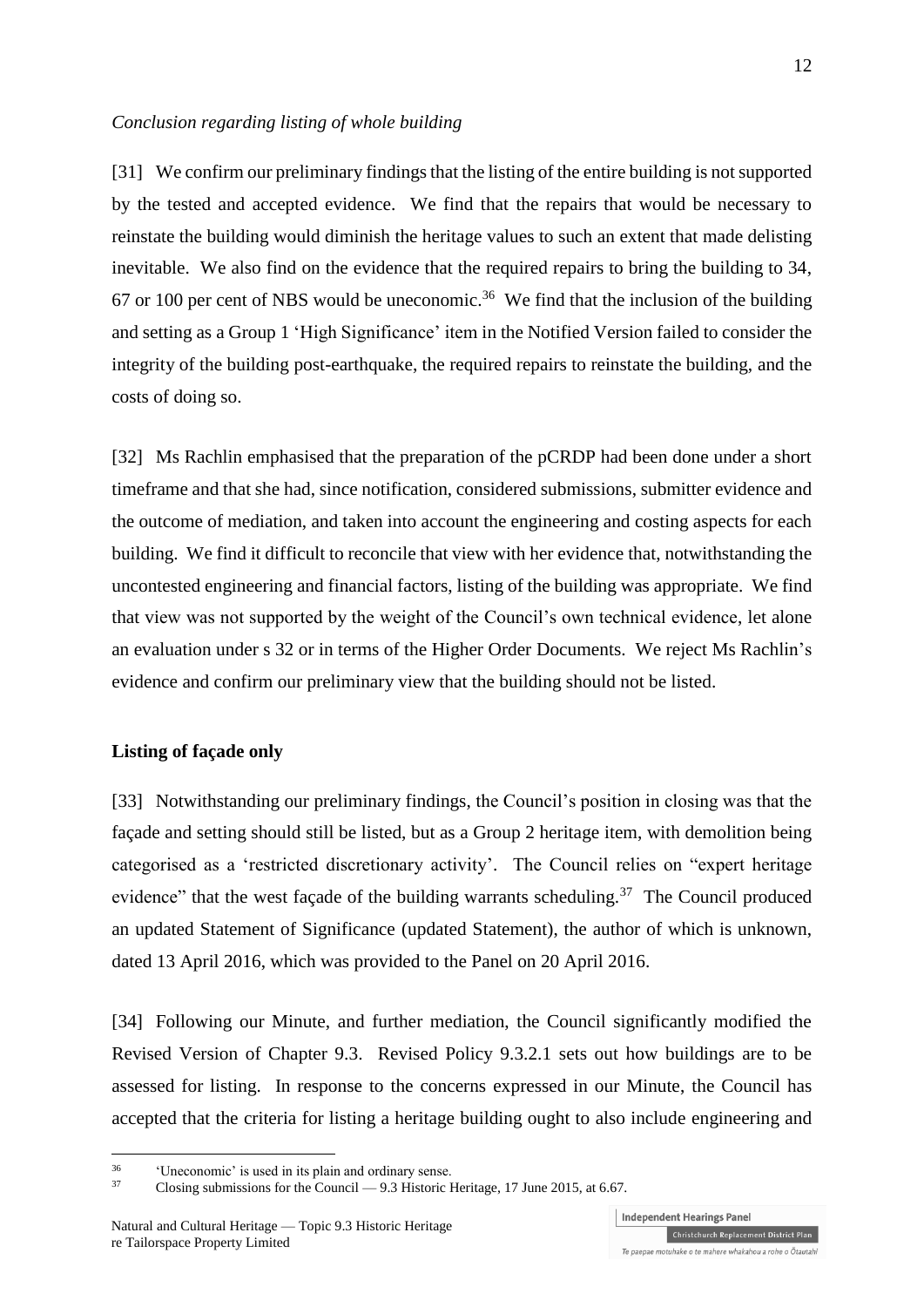financial factors. The Council relies on the Revised Version as supporting the listing of the façade. Revised Objective 9.3.1 and Policy 9.3.2.1 provides:<sup>38</sup>

# **9.3.1 Objective — Historic heritage**

The contribution of historic heritage to the district's character and identity is maintained through the protection and conservation of significant historic heritage in a way which:

- a. Enables and supports the ongoing use and adaptive re-use of historic heritage; and
- b. Facilitates the retention, repair, and reconstruction of damaged heritage items; and
- c. Takes into account the condition of buildings, particularly those that have suffered earthquake damage, and the effect of engineering and financial factors on the ability to retain, restore, and continue using them.

# **9.3.2.1 Policy — Identification and Assessment of Historic heritage places for Scheduling in the District Plan**

- a. Identify historic heritage places which represent cultural and historic themes and activities of importance to the district, and assess them for significance according to the following:
	- i. Historical and social value:

Historical and social values that demonstrate or are associated with: a particular person, group, organisation, institution, event, phase or activity; the continuity and/or change of a phase or activity; social, historical, traditional, economic, political or other patterns;

ii. Cultural and spiritual value:

Cultural and spiritual values that demonstrate or are associated with the distinctive characteristics of a way of life, philosophy, tradition, religion, or other belief, including: the symbolic or commemorative value of the place; significance to Tangata Whenua; and/or associations with an identifiable group and esteemed by this group for its cultural values;

iii. Architectural and aesthetic value:

Architectural and aesthetic values that demonstrate or are associated with: a particular style, period or designer, design values, form, scale, colour, texture and material of the place;

iv. Technological and craftsmanship value:

Technological and craftsmanship values that demonstrate or are associated with: the nature and use of materials, finishes and/or technological or constructional methods which were innovative, or of notable quality for the period;

<sup>&</sup>lt;u>.</u> <sup>38</sup> This decision does not decide the final drafting of Objective 9.3.1 and the associated policies. These will be the subject of our Principal Decision in due course.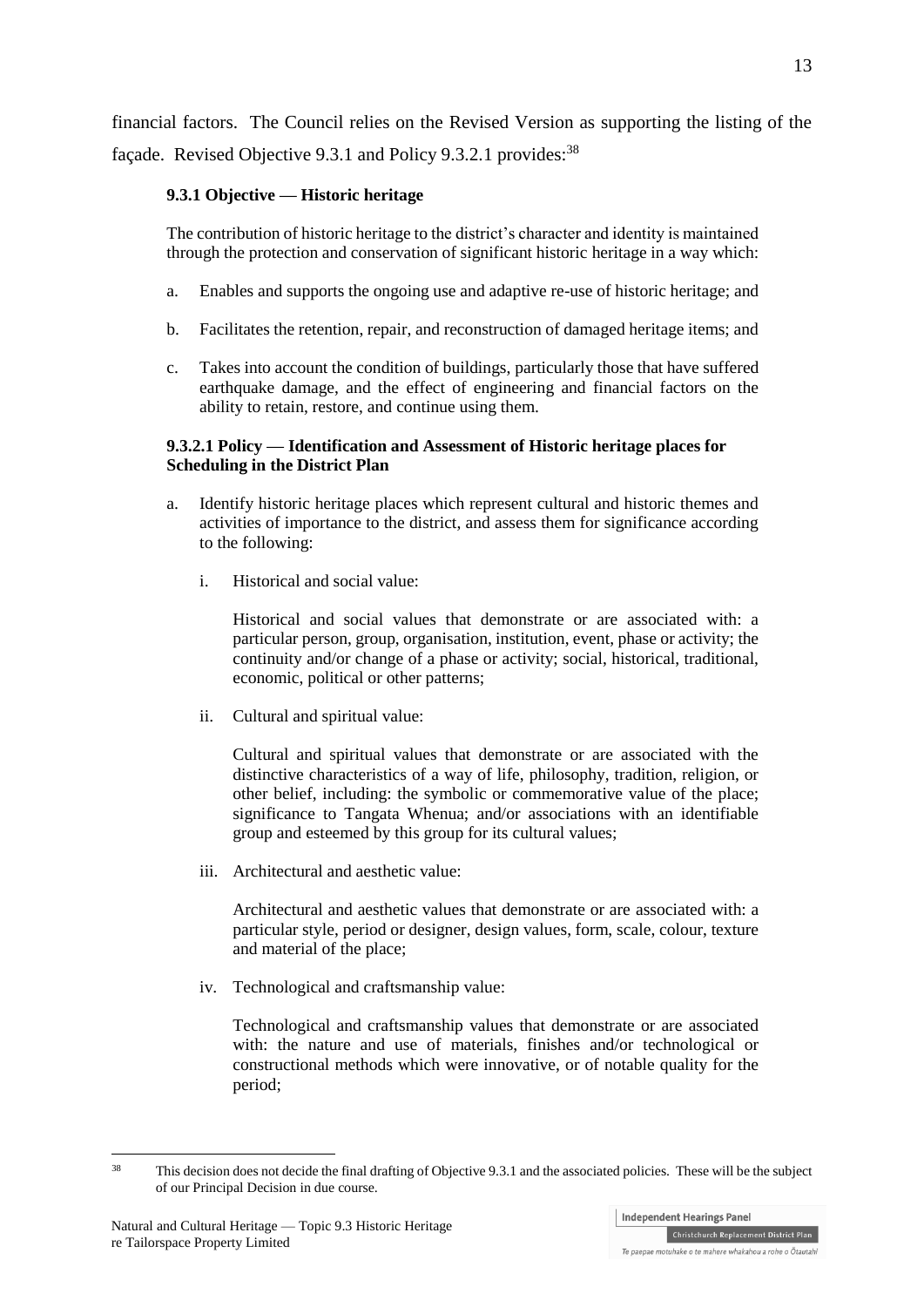Contextual values that demonstrate or are associated with: a relationship to the environment (constructed and natural), a landscape, setting, group, precinct or streetscape; a degree of consistency in terms of type, scale, form, materials, texture, colour, style and/or detail; recognised landmarks and landscape which are recognised and contribute to the unique identity of the environment; and

vi. Archaeological and scientific significance value;

Archaeological or scientific values that demonstrate or are associated with: the potential to provide information through physical or scientific evidence an understanding about social historical, cultural, spiritual, technological or other values of past events, activities, structures or people; and

- b. Assess whether the historic heritage place has met a level of either 'Significant' or High Significance, through assessing it against the following:
	- i. To meet the level of Significant (Group 2) the historic heritage place must:
		- A. Meet at least one of the values under Policy 9.3.2.1 (a)(i)-(vi) at a significant or high level; and
		- B. Be of significance to the Christchurch District (and may also be of significance nationally or internationally), because it conveys aspects of the district's contextual/thematic development, and thereby contributes to the district's sense of place and identity; and
		- C. Have a moderate degree of authenticity (based on physical and documentary evidence) to justify that it is of significance to the district; and
		- D. Have a moderate degree of integrity (based on how whole or intact it is) to clearly demonstrate that it is of significance to the district.
	- ii. To meet High Significance (Group 1) the historic heritage place must:
		- A. Meet at least one criterion of the values under  $(a)(i)$   $(vi)$  above at a high level; and
		- B. Be of significance to the Christchurch District (and may also be of significance nationally or internationally), because it conveys important aspects of the district's contextual/thematic development, and thereby makes a strong contribution to the district's sense of place and identity, and
		- C. Have a high degree of authenticity (based on physical and documentary evidence); and
		- D. Have a high degree of integrity (particularly whole or intact heritage fabric and heritage values).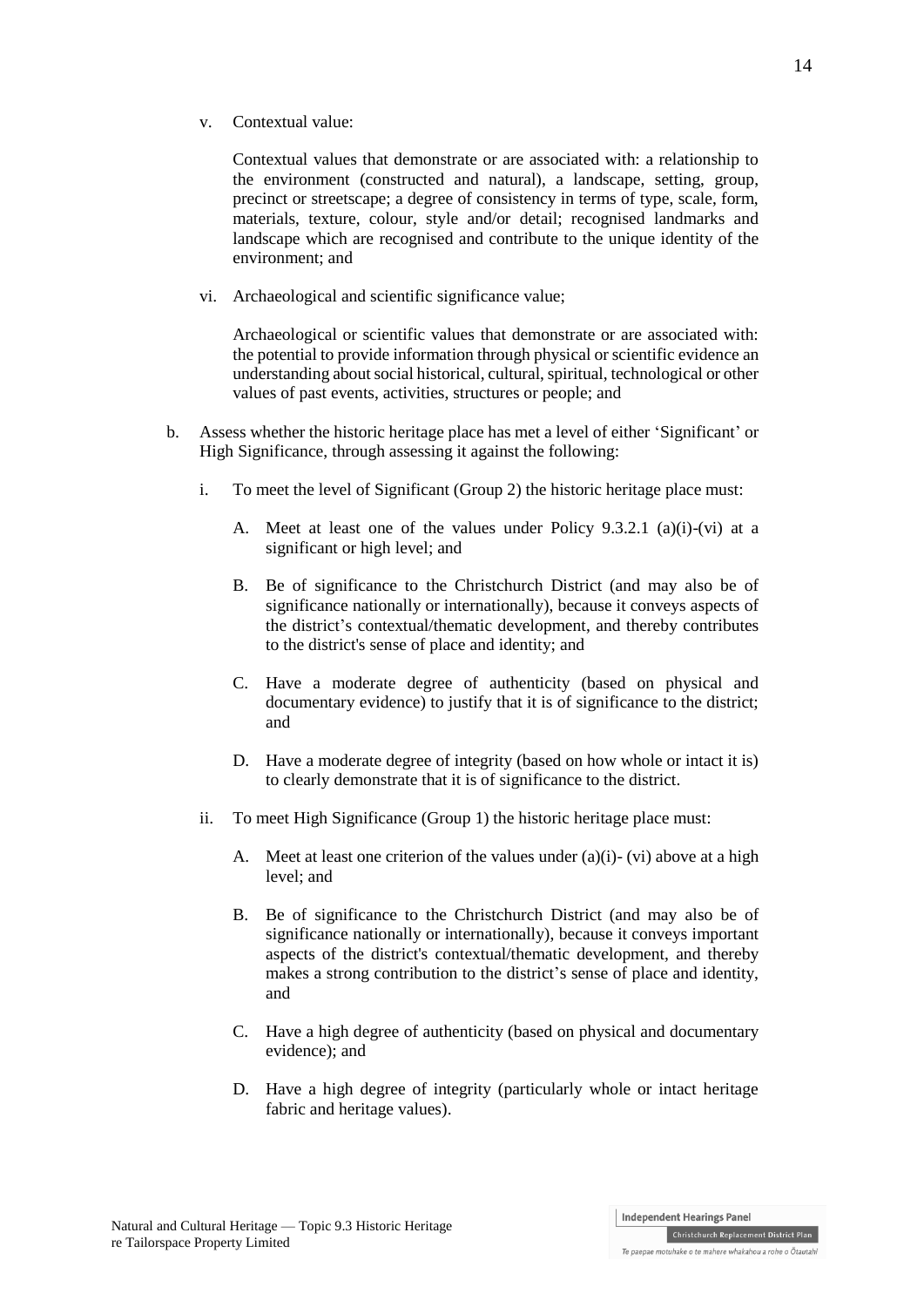- (i) The thresholds for Significant (Group 2) or High Significance (Group 1), are met as outlined in 9.3.2.1b; and
- (ii) The physical condition of the heritage item, and any necessary retention, repairs or reinstatement work would not significantly compromise the heritage values and integrity of the heritage item to the extent that it would no longer retain its heritage significance; unless
- (iii) Any engineering and financial factors are identified that would make it unreasonable to schedule the heritage item.
- d. Schedule the interiors of heritage items only to the extent that the interior heritage fabric of those heritage items contributes to the significance of the heritage item and has been clearly identified in the schedule. We return to our assessment of the listing of the façade as against the Revised Version below, following consideration of the evidence.

# *Heritage significance of the façade*

[35] Ms May and Ms Gillies were of the view that whilst facade retention or "facadism" is not generally a preferred or accepted heritage conservation outcome, post the Christchurch earthquake this has become a more acceptable approach to retaining some heritage values. Ms May was of the opinion that: $39$ 

In particular this retains the contextual values, a sense of place and enough tangible evidence through façadism to support an understanding of the intangible heritage values associated with the building.

[36] Ms May indicated she could support such an approach, however, she recommended that a careful reassessment would be required under the Council's assessment of significance thresholds to establish if there was "enough heritage value remaining for the building in a new form that only retained the façade." We understood Ms May's evidence to favour listing of the entire building so as to enable the option of façade retention to be reassessed at resource consent stage. Ms May did not undertake reassessment of heritage significance of the façade as part of her evidence.

[37] In response to the updated statement, Ms Appleyard submitted that: $40$ 

It states this assessment is based "on information available at the time of writing". It does not state what the information is. The author of the document is not identified.

**Independent Hearings Panel** Christchurch Replacement District Plan Te paepae motuhake o te mahere whakahou a rohe o Ōtautahi

<sup>&</sup>lt;u>.</u>  $^{39}$  Evidence in chief of Ms May at 12.8.<br> $^{40}$  Closing submissions for Tsilermace of

Closing submissions for Tailorspace at 8.6.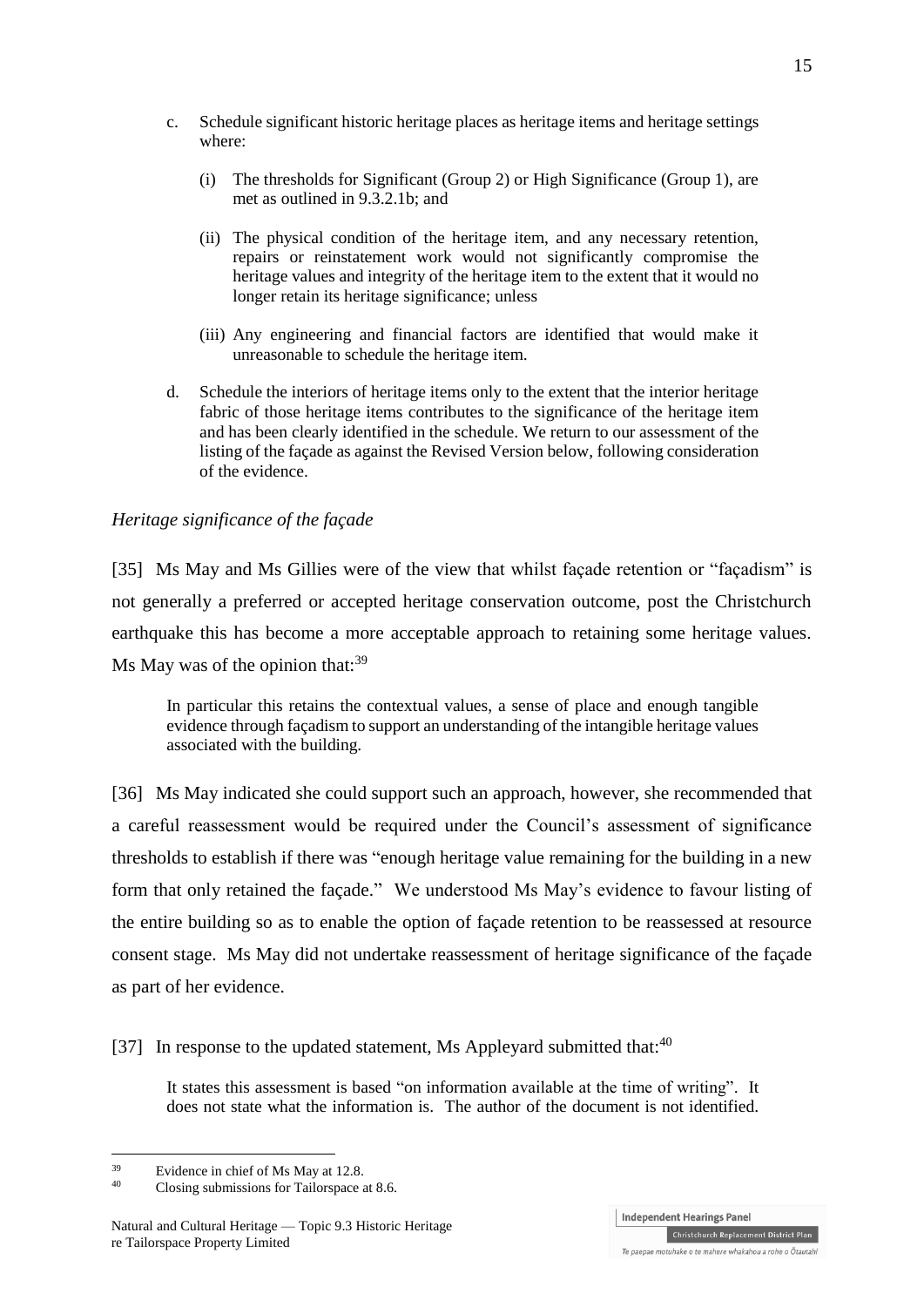No Council witness produced it nor been cross-examined on it and significant natural justice issues arise if the Panel is to place any weight on it at all.

[38] Although we share Ms Appleyard's concern, we have compared the updated Statement with that prepared for the entire building.<sup>41</sup> We observe that it restates those parts of the original Statement of Significance that related to the façade. The updated Statement has downgraded the significance from 'high significance' for the whole building to 'significant', for the façade. The updated Statement does not address engineering and financial factors. That is because the updated Statement only accounts for the identification of historic heritage and assessment of heritage significance, which is part of the first step to listing.<sup>42</sup> There is nothing in the updated Statement that shows that it takes into account the physical condition of the façade post-earthquake, and whether any necessary retention, repairs or reinstatement work would compromise heritage values and integrity of the façade to the extent it would no longer retain its heritage significance. It is not prima facie the "careful reassessment" that Ms May indicated was required in order to determine if there was "enough heritage value remaining for the building in a new form that only retained the façade.<sup> $143$ </sup>

[39] We do not know if Ms May has contributed to the Statement or its review. In short, the updated Statement is only part of the information that forms the basis of an assessment of whether the façade meets the thresholds for listing. Mr Conway responded to our criticism of the lack of accountability as to the preparation of the Statements of Significance in his closing, noting that they were a product of a collaborative effort of suitably qualified heritage experts.<sup>44</sup> We disagree with Mr Conway's submission in that regard. In our view the approach adopted for the preparation and presentation of the Statements of Significance, in particular their collective ownership, in fact demonstrates a lack of proper application of expert input, inputs from those not necessarily responsible, and is not compliant with the Expert Code of Conduct. Where the Council is purporting to rely on 'expert heritage evidence' to support the listing of the façade, we would have expected that the relevant experts would have been identified. The weight to be given to the updated Statement is limited for the reasons stated by Ms Appleyard.

<u>.</u>

<sup>41</sup> Section 32 Assessment, Appendix 8.3 July 2015.

<sup>&</sup>lt;sup>42</sup> See Revised Policy 9.3.2.1(a) and the Panel's preliminary findings in the Minute at [23]–[30].

 $^{43}$  Evidence in chief of Ms May at 12.9.<br> $^{44}$  Closing submissions for the Council

Closing submissions for the Council at  $11.1-11.7$ .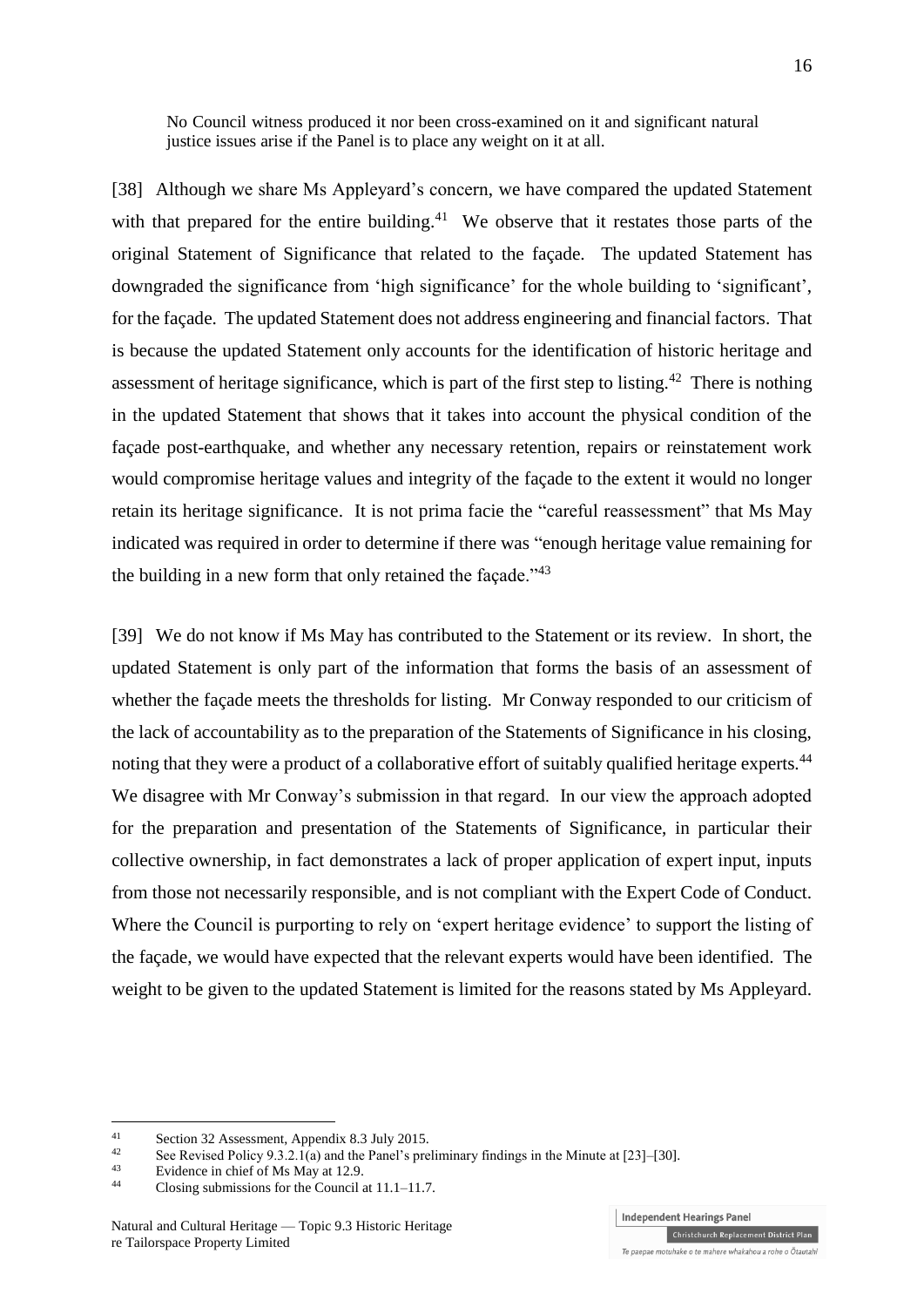#### *Engineering feasibility of façade retention*

[40] Mr Oldfield gave evidence regarding engineering methods that would need to be applied to repair and retain the façade. These included substantial deconstruction and removal of heritage items to prevent their damage during the demolition of the structure behind the façade. Mr Oldfield noted that the feasibility for repair methods was still uncertain, given the risk that once deconstruction occurred, "…things may be very different to what you expect them to be, which requires a different engineering solution."<sup>45</sup>

[41] Mr Marriott was of the opinion that the degree of deconstruction proposed by Mr Oldfield would not be required. Mr Marriott's view was that a number of heritage items, such as the decorative panels, coat of arms and decorative wind columns should not be removed because they could be damaged during removal. He was of the opinion they should be protected whist remaining in place. 46

[42] We accept Mr Oldfield's evidence that there is considerable risk that the heritage items may be damaged during demolition of the rear of the building and that there are additional costs involved in leaving the items in situ. We have also considered the risk of their damage during removal. We accept Mr Oldfield's approach, given his more detailed knowledge of the state of the building. We consider it would be more appropriate that the risk of damage to those items is able to be mitigated through removal of those items during demolition, if the façade were to be retained.

# *Cost of retaining the façade*

[43] Mr Keeley Pomeroy, a quantity surveyor who gave evidence for Tailorspace, estimated the cost of retaining the building's façade, should the building be demolished and a new one constructed, to be \$2.35 million in addition to the cost of construction of a new building. That figure did not reflect the significant costs that would be added to the demolition of the existing building caused by having to work around the façade.<sup>47</sup> Mr Stanley, the Council's quantity surveyor, generally concurred with Mr Pomeroy's estimate, however he noted that it was not as simple as adding the cost of façade retention, as that did not take account of the cost of a

1

<sup>45</sup> Transcript, page 720, lines  $4-14$ .

<sup>&</sup>lt;sup>46</sup> Transcript, page 771, lines  $12-15$ .

Evidence in chief of Mr Pomeroy, 11 December 2015, at 17.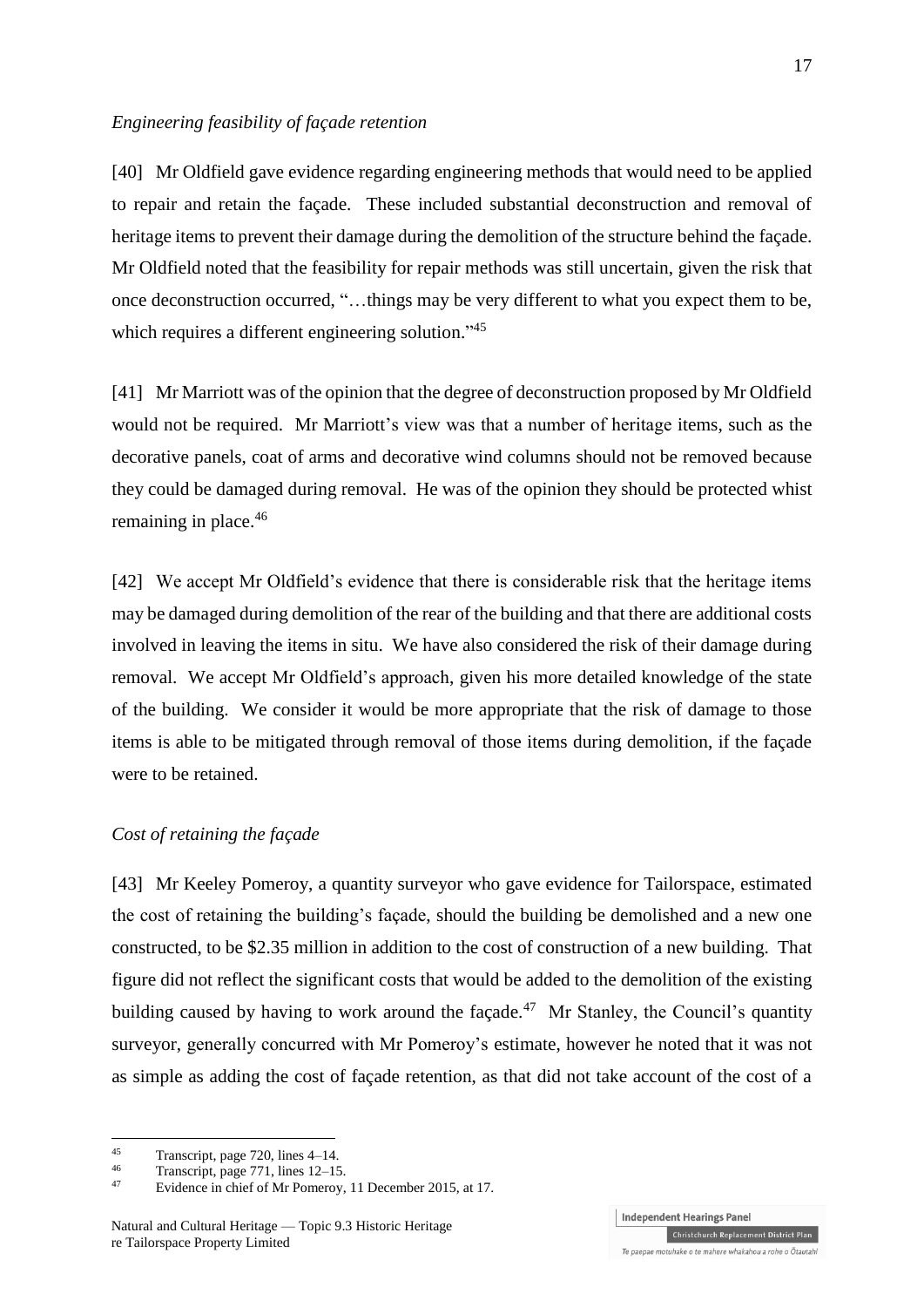new façade in a development project. Mr Stanley estimated the cost of a new façade to be between \$445,000 and \$742,000, excluding GST. $^{48}$ 

[44] We accept on the evidence before us that the minimum estimated cost of retaining the façade is likely to be in the order of \$2.35 million. However, when estimating the cost of a new development, with or without retaining the façade, it is appropriate to take into account the 'cost saving' of not having to build a new façade. We find that there remains an estimated additional cost which is subject to considerable uncertainty. We have accepted for the purposes of our evaluation, taking into account the various uncertainties, the cost of retaining the façade could still be in the order of \$2 million, which is still significant.

[45] Ms Gillies said during cross-examination that there may be heritage funding available from the Council's Central City Heritage Landmarks Grant programme, to assist with the retention of the façade and a sum in the order of one million dollars could be available 'to close the gap'. It was later clarified that the availability of any grant would require a formal application.<sup>49</sup>

[46] Mr Glenn Taylor, the General Manager of Tailorspace, addressed the viability of retaining the façade, including the functional considerations that arise through façade retention. Mr Taylor's evidence was that the façade would need to be lowered to street level to provide a connection for hospitality use between Oxford Terrace and the building. Mr Taylor said that the lack of connectivity with the street was a key reason why the ground floor of the building had not been leased between 2009 and 2011. He was also emphatic that Tailorspace would not proceed with the construction of a new building on the site that includes a condition requiring façade retention.<sup>50</sup> Mr Taylor's evidence was that demolition would better enable Tailorspace to work alongside the owners of adjoining bare land to achieve a collaborative development. Mr Taylor was of the view that this would enable a strong connection between the retail precinct and proposed convention centre adjoining the Avon River, which was consistent with the Central City Recovery Plan.

[47] Mr Taylor also indicated that Tailorspace was unlikely to apply for a heritage grant due to the likely restrictions affecting the development and use of the building, which would add

1

**Independent Hearings Panel** Christchurch Replacement District Plan Te paepae motuhake o te mahere whakahou a rohe o Ōtautahi

<sup>&</sup>lt;sup>48</sup> Transcript, page 871, lines 6–26.

 $^{49}$  Transcript, page 1133, line 22.

Transcript, pages 1398-1399.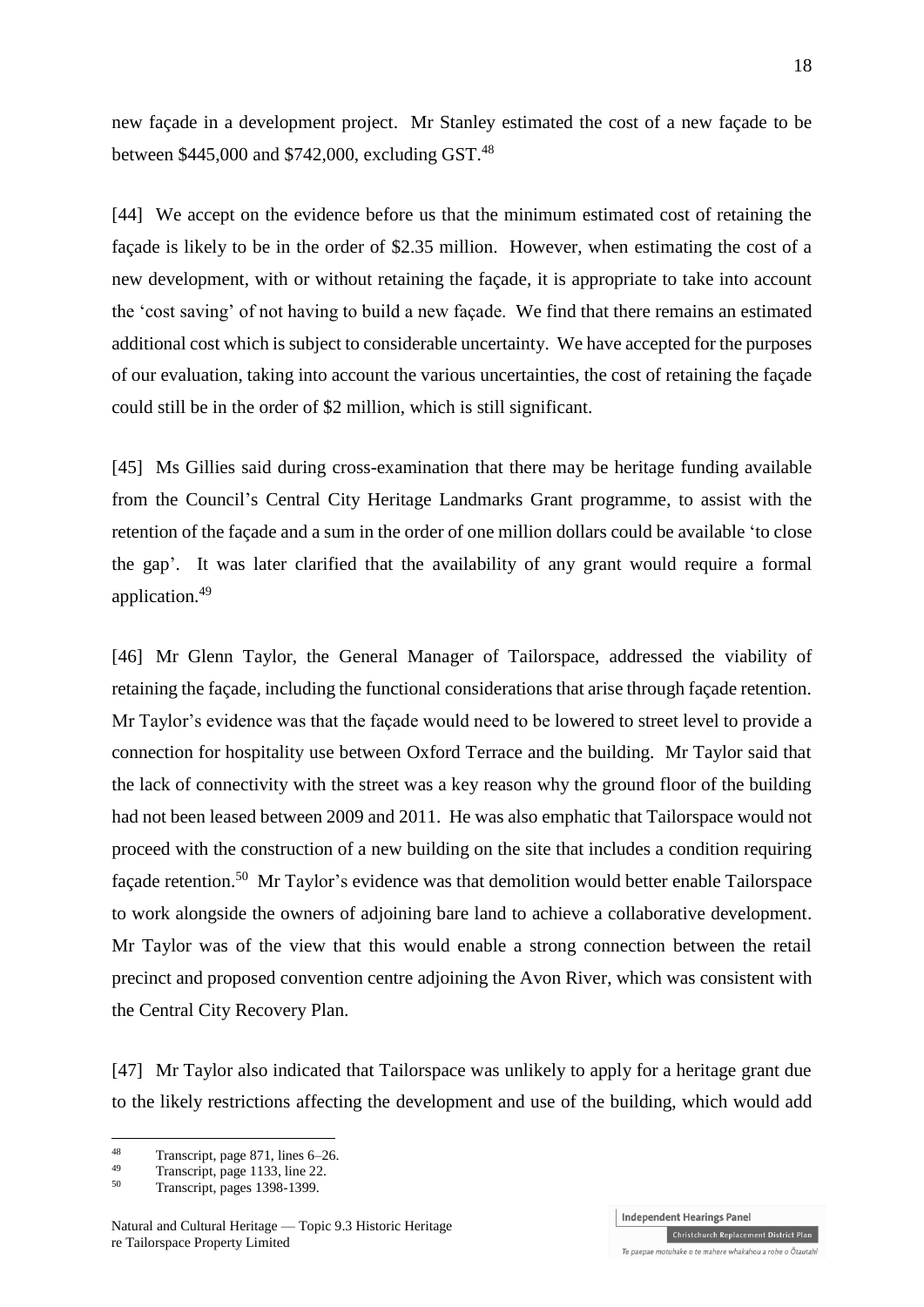another constraint, and therefore cost, in addition to the functional difficulties arising from façade retention.

[48] We record that Ms Gillies offered an alternative 'design' to incorporate the facade, as part of her rebuttal evidence, to counter Mr Taylor's concerns about the inability to lease the ground floor without lowering façade to street level. Ms Gillies, although holding architectural qualifications, had not sought the views of Mr Marriott regarding engineering feasibility, nor of Ms May in relation to impacts on heritage values, nor had she considered the cost of her proposal.<sup>51</sup> We did not find her suggestions to be sufficiently developed to add value to our inquiry.

#### **Section 32 and 32AA evaluation**

[49] Mr Matthew Bonis, Tailorspace's planning witness, was of the opinion that listing the façade is finely balanced.<sup>52</sup> We disagree, the Hearings Panel does not share Mr Bonis's view in that regard. We go on to reiterate that, on our view of the evidence, the matter is not finely balanced at all but overwhelming on the evidence, in favour of delisting. In Mr Bonis's opinion the planning approach to establishing the heritage schedule does not stop where a heritage advisor identifies that a building, place or object had significance. We agree. The broader statutory framework of the RMA and OIC requires that we also consider matters of public safety, engineering feasibility, financial costs and the overall efficiency and effectiveness of provisions. We must also undertake our evaluation through the wider recovery 'lens' as required by the Higher Order Documents. Mr Bonis undertook that evaluation in his evidence and was of the opinion that a complete delisting is more appropriate.

[50] The Council's planning witness, Ms Rachlin, maintained throughout the hearing that the whole building should be listed. This was notwithstanding the concessions of Mr Marriott and Ms Gillies that listing should apply only to the façade. Ms Rachlin was prepared to accept that the resource consent requirements for demolition of the building, excluding the retention of the façade, could be a 'controlled activity'. She maintained that façade retention was "a viable solution" and demolition of the façade should remain a 'non-complying activity'.<sup>53</sup> Ms Rachlin did not set out an evaluation of the listing of the façade as against the Higher Order Documents

1

 $^{51}$  Transcript, page 1037.

 $52$  Evidence in chief of Mr Bonis at [103] and Transcript, pages 1422-1433.

Rebuttal evidence of Caroline Rachlin on behalf of the Council at 15.25.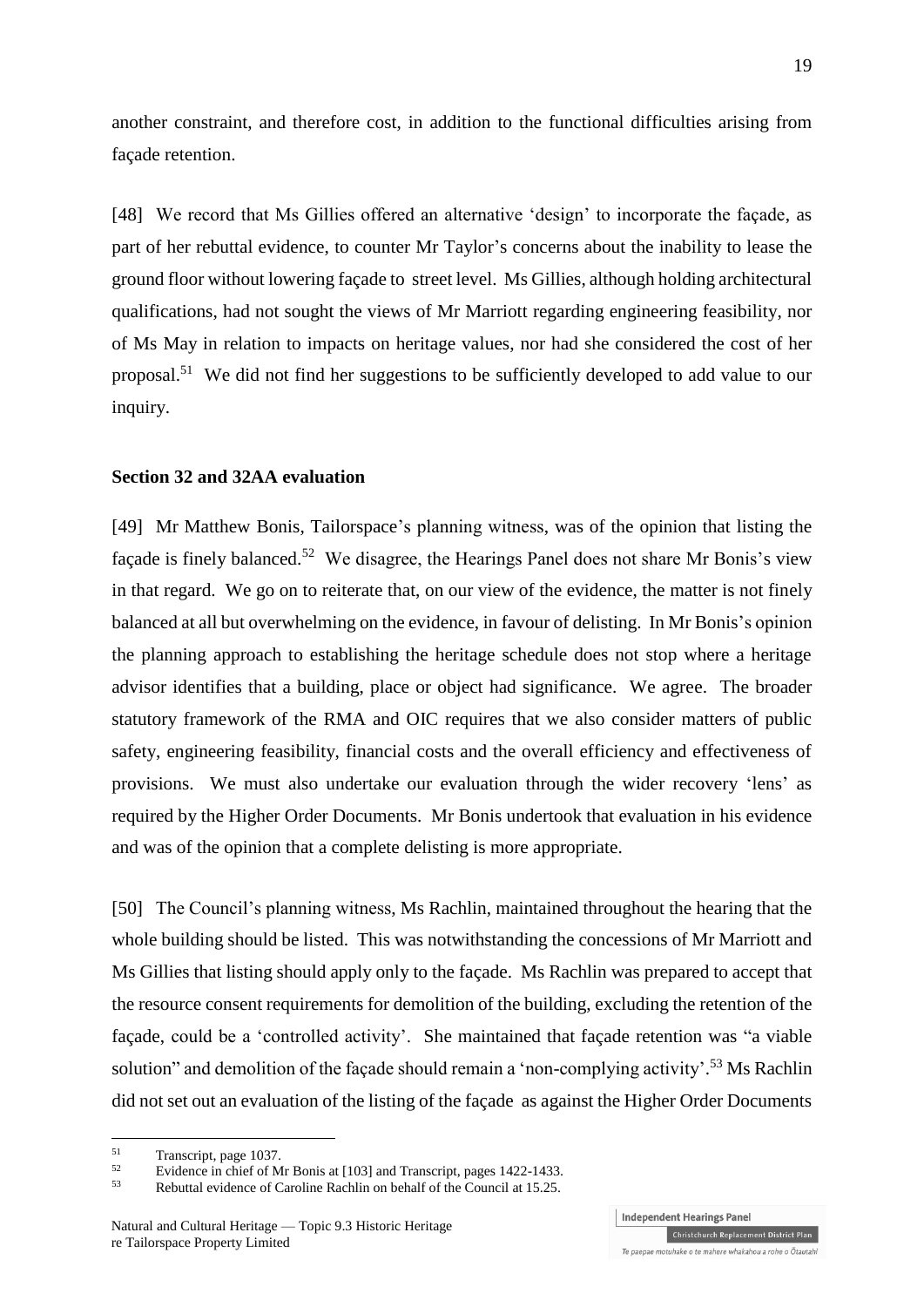to support her opinion. Ms Rachlin appeared to have relied on the original s 32 Report, which, as we recorded in our Minute, suffered from a number of flaws.<sup>54</sup> We accept the planning evidence of Mr Bonis and not that of Ms Rachlin.

[51] In undertaking our evaluation for the purposes of s 32AA we have considered the Council's updated s 32 Report provided with closing legal submissions. The updated report includes changes to reflect the Revised Version. It does not include specific analysis of the listing of the façade, beyond the updated Statement. We will address the updated Report in our Principal Decision. We have undertaken our evaluation as against the settled Strategic Directions Objectives, and we have considered also the Revised Objective 9.3.1 on a preliminary basis, subject to final drafting. We are satisfied that the Revised Objective and Policies respond to our Minute and better reflect the obligations in ss 5 and 6(f) of the RMA, and give effect to Chapter 13 of the CRPS. Our evaluation of the appropriateness of the Revised Version will be addressed fully in our Principal Decision.

#### *Alternatives*

[52] Although the listing of the façade and a requirement for resource consent for demolition is an alternative method of achieving the Strategic Directions Objective 3.3.9 and Revised Heritage Objective 9.3.1, it is not the most appropriate method, having regard to the evidence before us. In this case we have clear evidence that engineering and financial factors would make retention of the façade uneconomic. A resource consent path in the circumstances would not achieve the Strategic Directions Objectives 3.3.1 and 3.3.2 which have pre-eminence.

# *Effectiveness and efficiency of achieving the objectives*

[53] We have considered the extent to which the listing of the façade and the consequential consenting requirements are effective and efficient in achieving the Strategic Directions and the Revised Objective 9.3.1. In making our evaluation we have considered the benefits and costs as required by RMA s  $32(2)(a)-(c)$ .

[54] We find that a requirement to 're-test' the tested evidence or delay a decision to enable demolition to a resource consent process is both inefficient and ineffective. Given we have the

<sup>1</sup> <sup>54</sup> Minute at [9]-[19].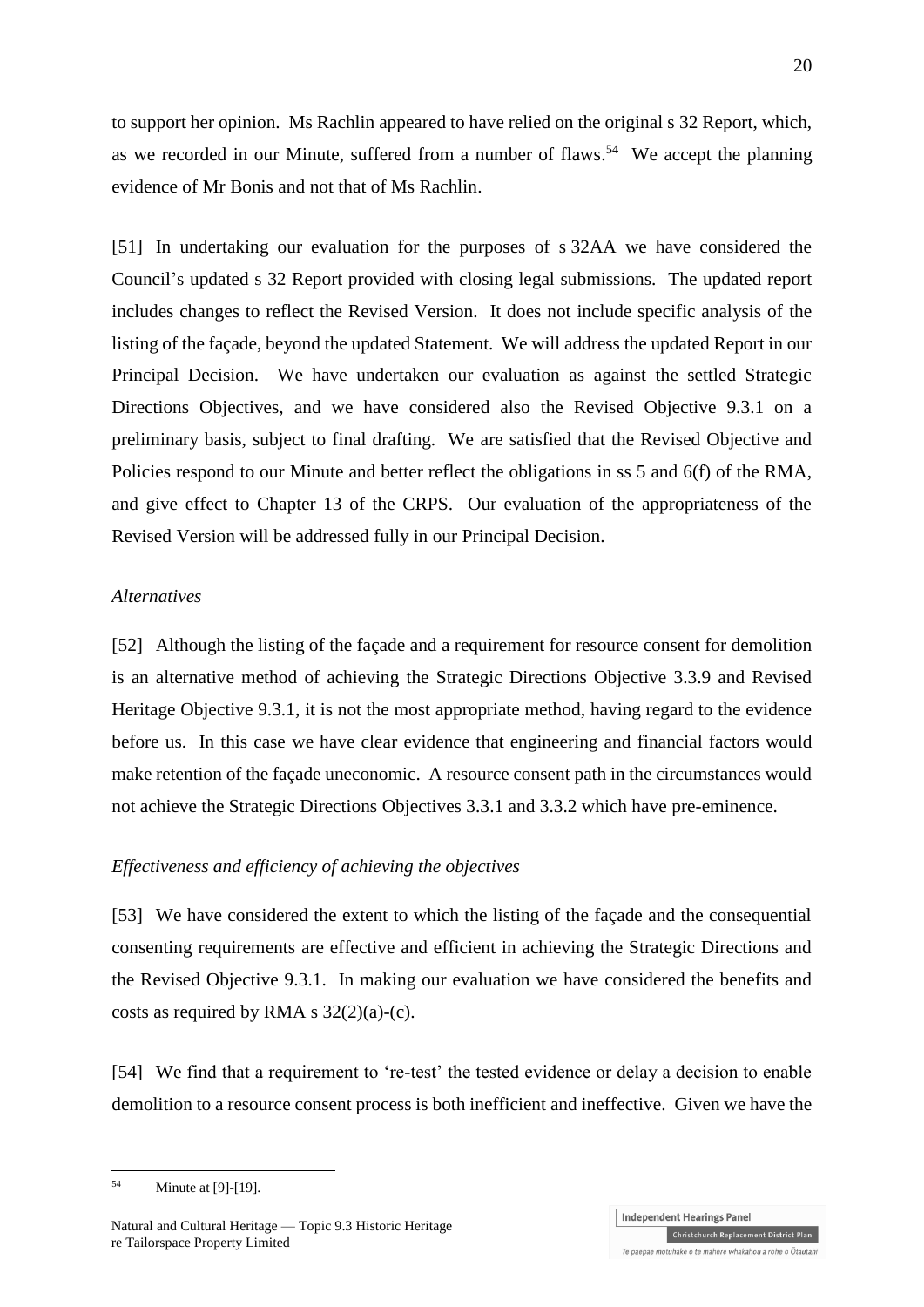necessary information before us, we are able to determine listing of the façade is not the most appropriate method of achieving the Strategic Directions Objectives.

## *Costs and benefits*

[55] Mr Michael Copeland,<sup>55</sup> an economist called by Tailorspace, and Dr Douglas Fairgray,<sup>56</sup> an economist who gave evidence for the Council, agreed that the measurement and quantification of heritage benefits can be contentious and difficult.

[56] Mr Copeland was of the view that the financial implications set out in the evidence of Mr Taylor are indicative of the economic costs of retaining the façade. Mr Copeland cautioned that treating economic externalities from heritage preservation of the building as an 'economic benefit' could lead to a double-counting of the heritage protection benefits assessed by the noneconomist witnesses. Mr Copeland's evidence was that he was not aware of any specific analysis undertaken to estimate economic externality benefits in relation to the building, and as such he believed: 57

… it is necessary for the Panel to "trade off" the net economic benefits as indicated by the commercial analysis reported in the evidence of Glenn Taylor with the extent of any heritage protection benefits based on the evidence of non-economist witnesses. In the absence of reliable economic externality benefit data it is not possible to combine economic and non-economic effects in a single economic evaluation framework.

[57] Dr Fairgray's evidence included reference to benefits of heritage protection, and some examples of where heritage protection derived 'economic benefits'.<sup>58</sup> He did not produce any evidence that demonstrated that such benefits apply to the Public Trust building or its façade. Dr Fairgray identified the costs of heritage listing, including compliance costs, lost development opportunity costs and efficiency costs. We also heard evidence from Mr Brian Vincent, an adjoining land owner, of the additional cost and uncertainty imposed by the status quo to other land owners.<sup>59</sup> There is also no evidence before us to suggest that retaining the façade will result in increased business profits and more efficient use of labour and other resources as a consequence of increased business activity in Christchurch City.

1

**Independent Hearings Panel** 

Te paepae motuhake o te mahere whakahou a rohe o Ōtautahi

<sup>&</sup>lt;sup>55</sup> Mr Copeland holds holds a Bachelor of Science degree in mathematics and a Master of Commerce degree in economics<br><sup>56</sup> De Feigenesia a PhD in economics from the University of Aveligned and is a minorial of Market Econo

<sup>56</sup> Dr Fairgray has a PhD in geography from the University of Auckland, and is a principal of Market Economics Limited, an independent research consultancy..

 $57$  Evidence in chief of Michael Copeland on behalf of Tailorspace at 40.

<sup>&</sup>lt;sup>58</sup> Evidence in chief of Douglas Fairgray on behalf of Tailorspace at 6.5.<br> $\frac{59}{2}$  Evidence in chief of Drien Vincent on behalf of Tailorspace 10 Decem

Evidence in chief of Brian Vincent on behalf of Tailorspace, 10 December 2015.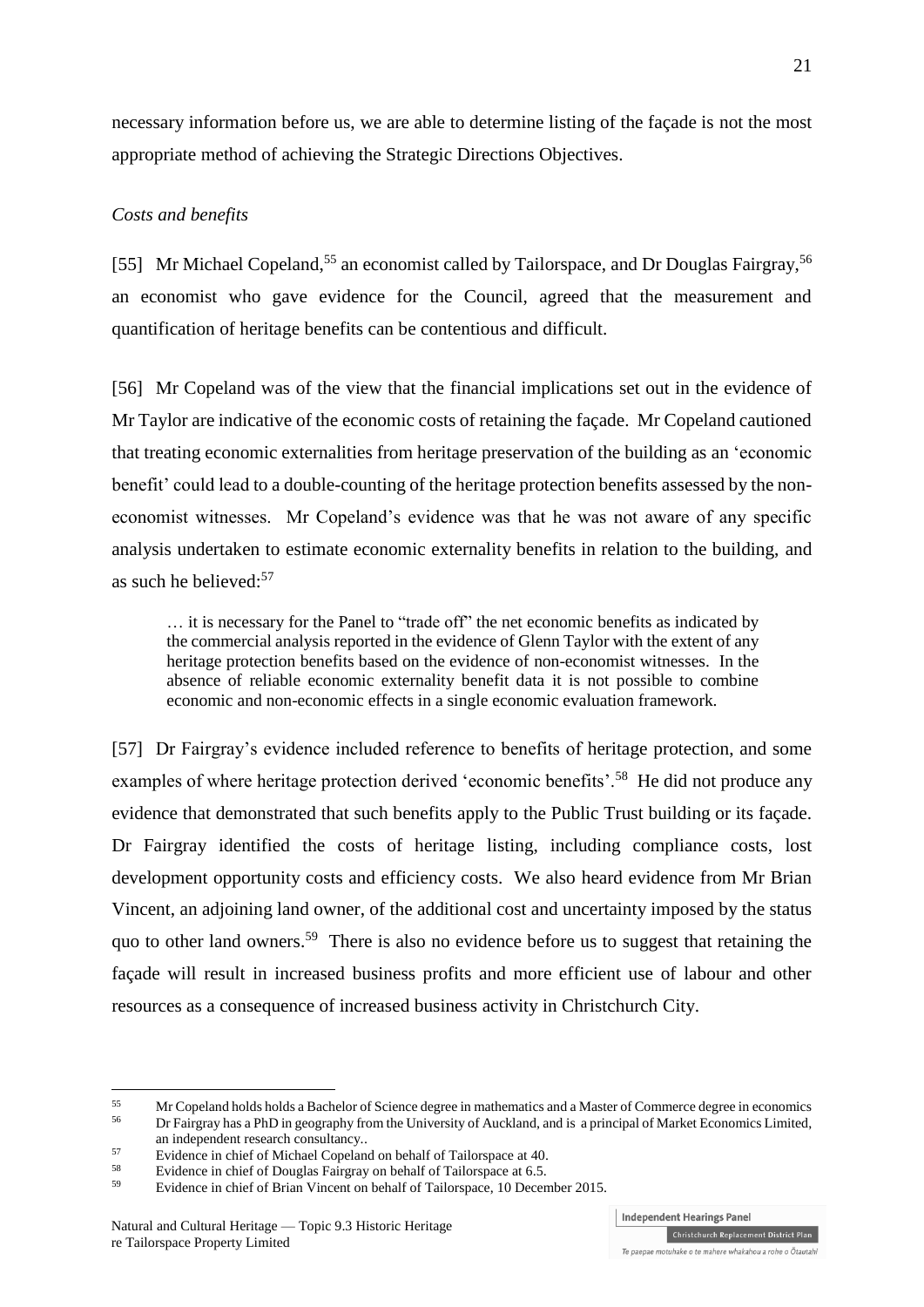[58] We have considered the benefits of retaining the façade. The heritage experts agree that façade retention is not the optimum outcome from heritage protection perspective, but in the context of post-earthquake Christchurch, façade retention can be a small reminder of the past, albeit the extent of that benefit is subjective. $^{60}$  Ms Gillies also accepted that over time, future generations may have a different view as to the value of retaining the façade:<sup>61</sup>

- JUDGE HASSAN: Subjectively do you not think it is possible that over time a quality building which paid respect to that identity in this area might be judged as more valuable to the community, than façade-ism of this kind?
- MS GILLIES: It is possible. I think it would take a long time. I also fear that once - -
- JUDGE HASSAN: The perspective we have of course is present and future generations, and this goes back some time into history, does it not?
- MS GILLIES: Yes.
- JUDGE HASSAN: So we do have and should see things in heritage terms over quite a period of time, should we not?

MS GILLIES: Yes.

- JUDGE HASSAN: All right, so do you want to complete your answer. I suppose my subjective perspective is that a quality design in that area, perhaps paying respect to identity in some way in that area, might be a better outcome for the community than tokenism or façade-ism.
- MS GILLIES: It might be. However, I go back to my statement about the huge loss of heritage in Christchurch, and that while a new building may gain the same status of good design for its time, in fact a lot of good design will have some kind of heritage listing in 20, 25, 50 years too. But this is slightly different in that it is not just identity it is memory, and I feel that there is potentially too much loss of those memories of what Christchurch used to be.

[59] In making our evaluation as to the efficiency and effectiveness of listing the façade and leaving demolition to a further resource consenting processes or delisting, we have considered the costs associated with retention, as outlined in the evidence of Mr Taylor, Mr Pomeroy, Mr Ansley and in the analysis of Mr Copeland. We have weighed the costs against the intangible 'subjective' benefits of heritage protection of the façade. In this instance we find the costs outweigh the benefits that the listing of the façade and consequential requirements for resource consent may bring, and that listing of the façade is an inefficient and ineffective method of achieving the Strategic Directions.

<u>.</u>

**Independent Hearings Panel** 

 $^{60}$  Transcript, page 1036, lines 13–24.<br> $^{61}$  Transcript, page 1050, lines 15.45

Transcript, page 1050, lines 15-45.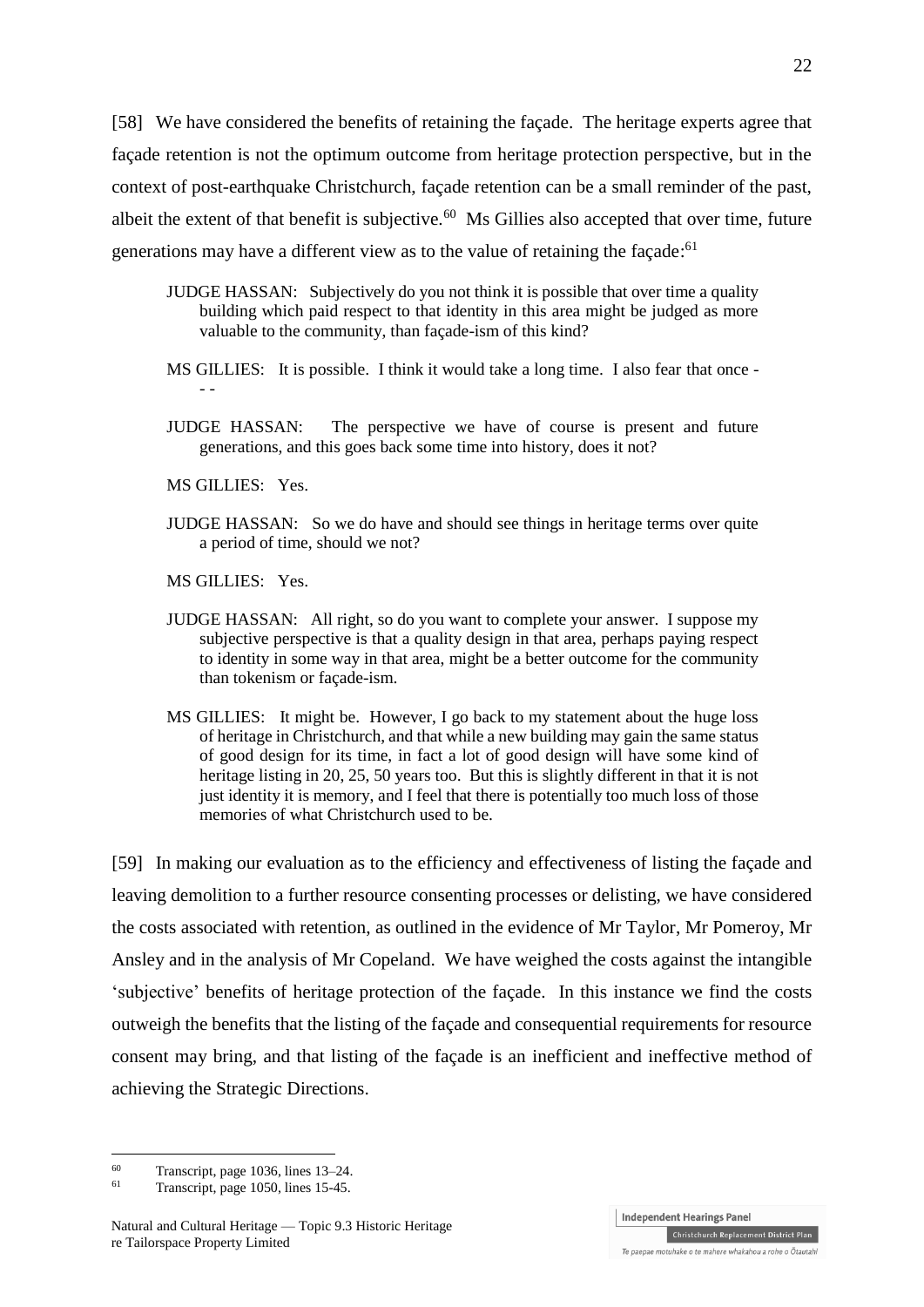*Risk of acting or not acting on the basis of the information before us*

[60] We have considered the risk of delisting now, and thereby enabling demolition without further resource consent, as against leaving a decision to demolish the façade to a later resource consent process. We find that we have sufficient information before us to conclude that listing is not warranted, and further that there would be a case for demolition if left to a resource consent process at a later stage. We have considered whether the availability of a Heritage Grant would alter that view. We accept the evidence of Mr Taylor that it is reasonable for the landowner not to pursue that option given the uncertainty that such a grant would be forthcoming and the constraints on redevelopment that would likely be imposed. We find that the costs of delay and uncertainty to Tailorspace and adjoining landowners, and the consequential impediment to recovery, outweigh any benefit that might accrue from listing the façade.

#### *Revised Version*

[61] In reaching our decision on the appropriateness of the listing of the façade we have also considered the Council's Revised Proposal for Policies 9.3.2.1 and 9.3.2.8 and Assessment Matters 9.3.5.2(f)–(j) with the caveat noted. We acknowledge that not all matters have been resolved and that there are submissions, including from Tailorspace, seeking further refinement of those provisions which we will address in due course.

[62] Policy 9.3.2.1 now sets out the steps to including an item in the schedule and distinguishes between:

- (a) The identification and assessment of heritage significance;
- (b) The assessment of whether the significance is 'high significance' or 'significant';
- (c) An evaluation of whether scheduling is appropriate on the basis of meeting (b), taking into account the impacts of works for reinstatement, repair or retention on heritage significance and whether engineering and financial factors make it unreasonable to schedule an item.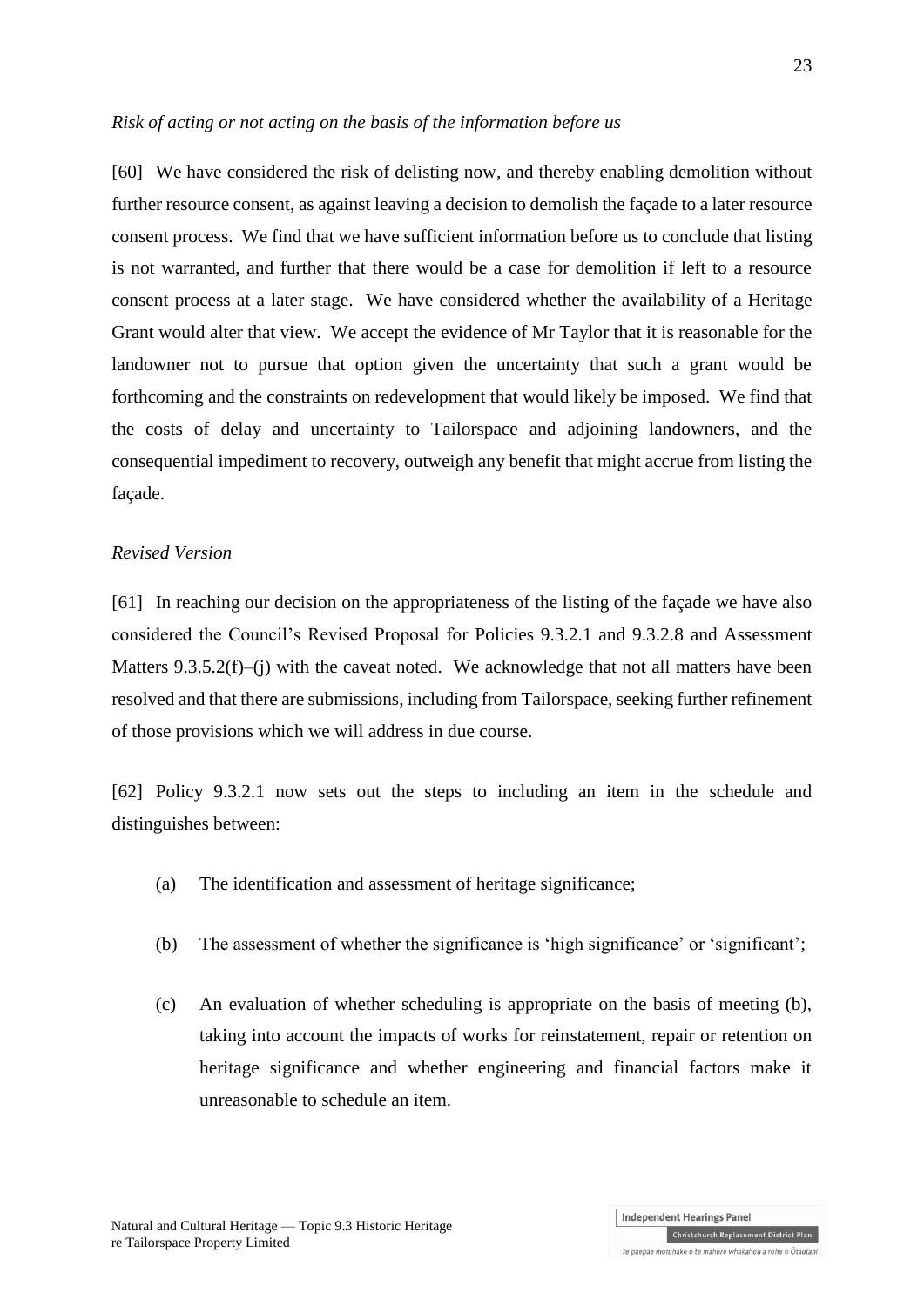[63] In closing, the Council submitted that the amendments to Policy 9.3.2.1(c) now provide at (i) that heritage items will only be scheduled where they meet the thresholds of significance, and recognises at (ii) and (iii) that engineering or financial factors may make it unreasonable to retain or reinstate the damaged item in a way that retains the heritage significance, and if that is the case, then the item will not be scheduled. $62$  Mr Conway submitted:

Policy 9.3.2.1(c)(i) and (ii) have been added to expressly identity that a value judgement is needed when determining whether scheduling of a particular heritage item is appropriate. Such value judgements were already signalled in the policies about ongoing use of heritage items and demolition of heritage items, and provided for in the rules, but had not been signalled in the policies about identification of significant heritage items. This has now been rectified.<sup>63</sup>

[64] We agree that a decision for listing of a heritage item involves a value judgement. It is a judgement to be informed on the evidence. We have been provided with clear evidence that the engineering constraints and financial costs associated with retention of the façade make it uneconomic to incorporate the façade into a new development, particularly under current market conditions. We accept Mr Taylor's evidence that retention of the façade will likely impede the co-ordinated development of adjoining bare land as anticipated in the Central City Recovery Plan. The differences of opinion between Mr Marriott and Mr Oldfield, and also between Mr Stanley and Mr Pomeroy are relatively small. But in any event, where differences exist we accept the evidence of Mr Oldfield and Mr Pomeroy for Tailorspace. The evidence as to the heritage values that remain following repair is limited for the reasons discussed above. On that basis we find on the evidence that listing the façade is unreasonable in the circumstances.

[65] We have also considered the Revised Version of Policy 9.3.2.8 (previously 9.3.2.9), which addresses the circumstances where demolition may be considered. The revised policy replaces the phrase 'exceptional circumstances' and now includes clauses addressing costs and the level of significance of the item. In closing legal submissions the Council noted that Policy 9.3.2.8 now includes references to whether the costs to retain the heritage item would be unreasonable. Mr Conway submitted:

This enables an assessment of whether these costs would be in proportion with the value of the property and the heritage values in question.

<sup>62</sup> Closing submissions for the Council at 5.4.<br><sup>63</sup>

<u>.</u>

24

**Independent Hearings Panel** Christchurch Replacement District Plan

Te paepae motuhake o te mahere whakahou a rohe o Ōtautahi

Ibid at  $5.5$ .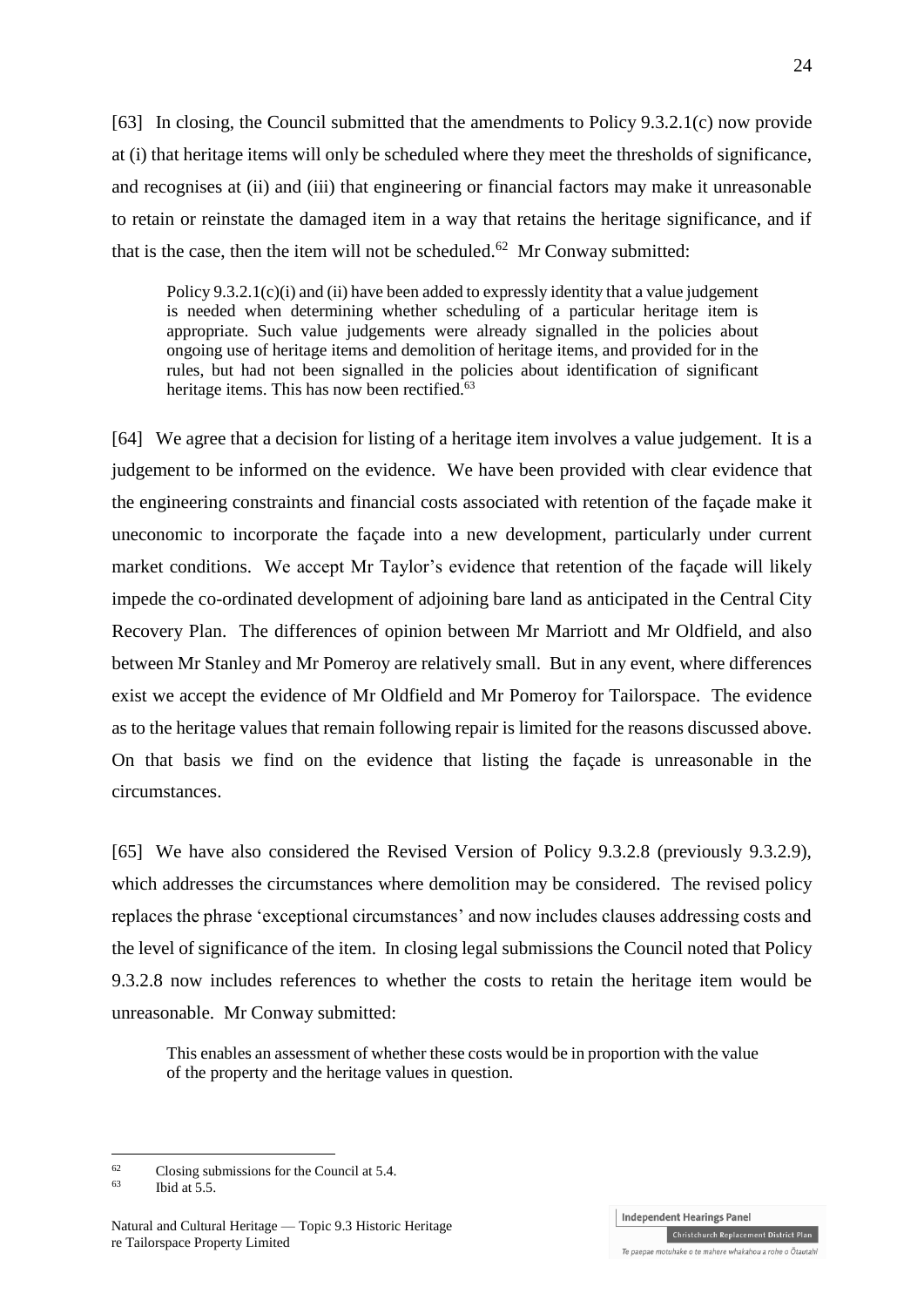[66] We find, on the evidence of Mr Oldfield, Mr Pomeroy, Mr Ansley, Mr Copeland and Mr Bonis that, if listed, the costs of retaining the façade would not be in proportion with the value of the property and the heritage values in question.

[67] We further note that if the façade were to be listed then demolition is proposed by the Council to be a Restricted Discretionary Activity (9.3.3.2.3 RD8). Amongst the matters for consideration are whether the engineering requirements and associated costs of incorporating or retaining the façade are excessive and whether the engineering and functional requirements of the new building would alter the heritage fabric and compromise the values of the façade to such an extent that retaining the façade would not justify the retention.

[68] We are satisfied the evidence of Mr Oldfield, Mr Pomeroy and Mr Taylor adequately addressed those matters and there is no overriding community benefit to be gained from delaying a decision in light of that evidence.

# *Overall evaluation and conclusions*

[69] We are satisfied that however we finally determine the final form of the Chapter 9 objectives and policies, our decision here reflects what is most appropriate by reference to them. For instance, that is the view we reach having considered our findings on the evidence with regard to the relevant provisions of the Revised Proposal, particularly its proposed Objective 9.3.1 and Policy 9.3.2.1. As to the latter, the evidence satisfies us that:

- (a) the Council's processes of identification were materially unreliable;
- (b) there is insufficient significance in the building, including the façade, and
- (c) the impacts of trying to reconstruct and restore even the façade are entirely overwhelming.

However these provisions are finally formulated, ultimately to achieve the RMA's purpose, the position we have reached on the evidence is that our decision is the most appropriate.

[70] We have considered s 6(f) RMA. We are satisfied that this decision does not conflict with its obligations. First, that is because of our findings concerning historic heritage. In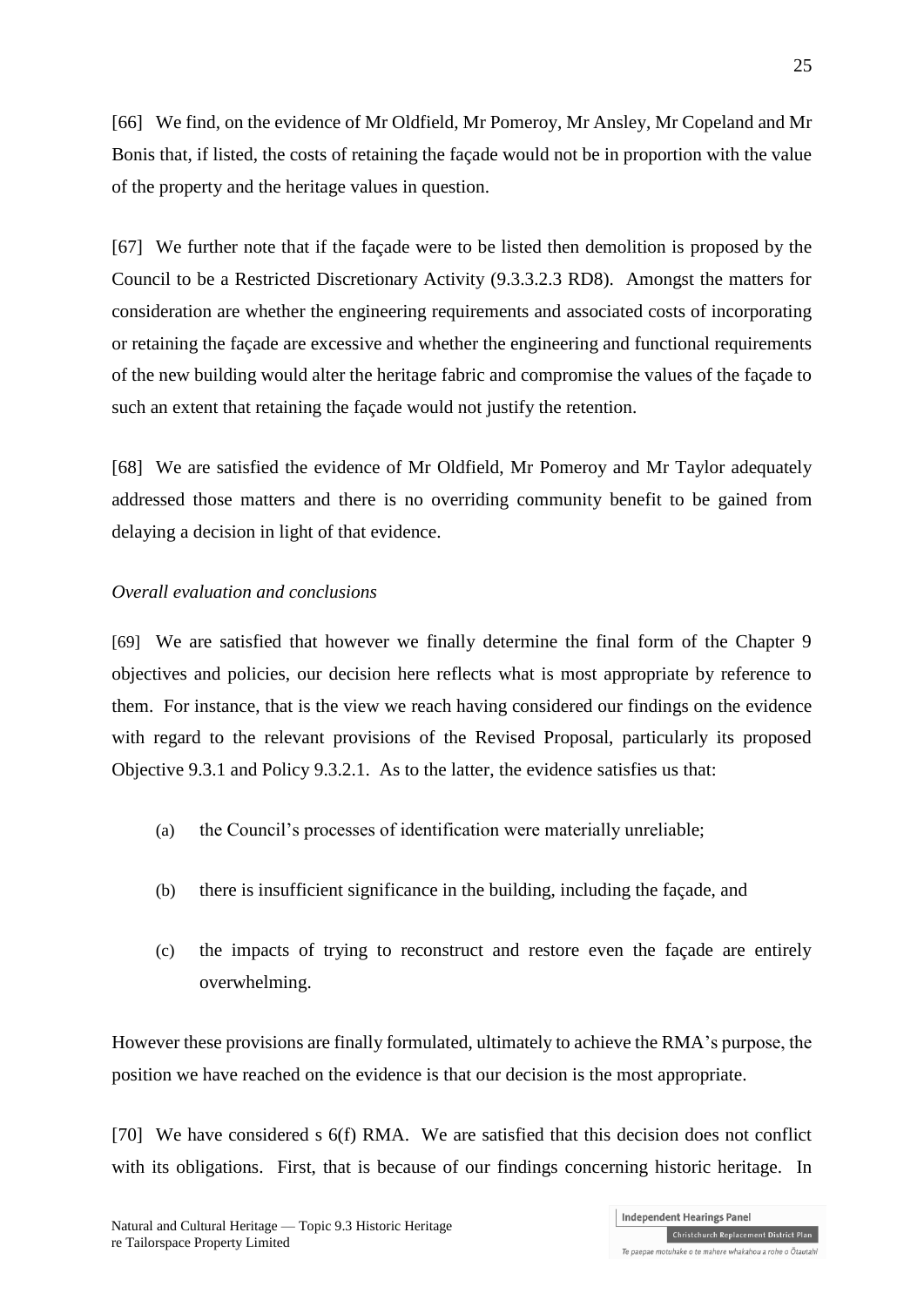addition, we are satisfied that demolition is not inappropriate use and development, given the dire state of this building and in light of our findings concerning historic heritage

[71] We find on the evidence before us that the listing of the façade is not the most appropriate means of achieving the Strategic Directions and would fail to give effect to the Statement of Expectations in terms of certainty for investment and minimising consenting requirements. Further listing of the façade would likely impede recovery in a manner that is inconsistent with the Higher Order Documents — in that regard we note the evidence of Mr Taylor that the removal of the façade will likely facilitate co-ordinated development of this prominent site with adjoining bare land. We find that granting the relief sought by Tailorspace is consistent with enabling people and communities to provide for economic wellbeing and for their health and safety.

[72] We grant the relief requested by Tailorspace to remove the building, façade and setting from the Schedule in Appendix 9.3.6.1.3.

Te paepae motuhake o te mahere whakahou a rohe o Ōtautahi